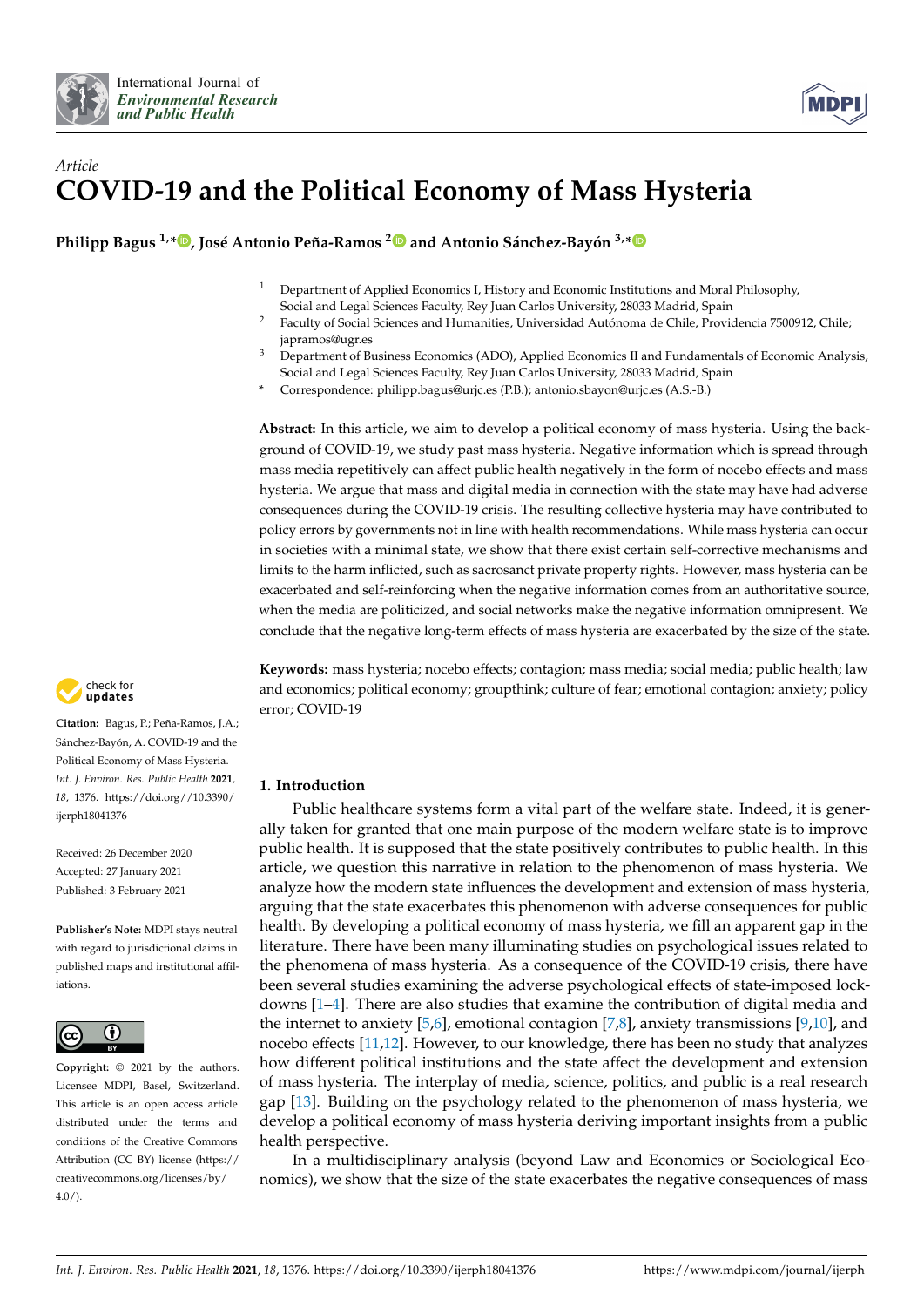hysteria. As a conceptual framework, we use a public choice approach to political institutions and comparative political economy based on economic principals. Developing a political economy of mass hysteria is important because it is important to examine how the political system influences the likelihood and development of mass hysteria. This is because mass hysteria can lead to policy mistakes that have tragic public health consequences. While there are important limits on the potential growth of a mass hysteria in a limited minimal state, the welfare state of the 21st century combined with a sensationalist mass media is likely to increase the havoc created by mass hysteria. In this context, we comment on the illustrative case of the COVID-19 crisis.

In the second section, we present a short history of mass hysteria. In this context, we also review the literature, theoretical and empirical, on mass psychogenic illness. In the following section, we present the importance of nocebo effects, explain how a mass hysteria evolves, and analyze how negative information and anxiety contagion can contribute to mass hysteria in the information age. In the discussion section, we analyze the factors that limit and reduce mass hysteria in a free market setting. Moreover, in the same section, we show that these limiting mechanisms not only are disturbed by state action, but also examine the reasons why the state is likely to foster mass hysteria. We conclude that collective hysteria may have contributed to policy errors during the COVID-19 pandemic that were detrimental to public health. In order to prevent the repetition of such policy errors, one should be aware of the political economy of mass hysteria developed in this article.

## **2. Literature, History and Methods**

In this article, we rely on case studies on mass hysteria, psychological research, and theoretical comparative political economy. Our article focuses on empirical data on mass hysteria and research related to public health and anxiety contagion. We analyze the role of nocebo effects in mass hysteria and research on the negativity bias of the human mind. On this basis, we develop a comparative political economy of mass hysteria. We compare the conditions for a mass hysteria to develop in a modern welfare state with the conditions in a limited, minimal state. Note that these differences between the welfare state and a minimal state apply a fortiori to a comparison between the modern state and a private law society, because in a private law society, the state is non-existent [\[14–](#page-11-11)[16\]](#page-11-12).

In a mass hysteria, people of a group start to believe that they might be exposed to something dangerous, such as a virus or a poison. They believe a threat to be real because someone says so, or because it fits their experience. Due to the threatening delusion, a large group of people gets collectively very upset. In other words, a threat, whether real or imaginary [\[17\]](#page-11-13), causes collective anxiety [\[18\]](#page-11-14). The group members may even start to feel sick. Group members might also get symptoms of sickness including weakness, headaches, or a choking feeling, which are propagated to other persons. When a mass hysteria causes physical symptoms, it is called mass psychogenic illness or epidemic hysteria. The symptoms are caused by the stress and anxiety people experience due to the perceived threat [\[19\]](#page-11-15). Mass hysteria is infectious [\[20\]](#page-11-16) and may be a contributing and amplifying factor in real epidemics.

While there is—to our knowledge—no literature on the political economy of mass hysteria, the literature on mass psychogenic illness is rich and focuses on empirical analyses of specific cases. Kerckhoff [\[21\]](#page-11-17) analyzed the case of sickness that spread among workers of a plant due to the belief in a poisonous insect. McGrath [\[22\]](#page-11-18), reviewing cases of mass hysteria, found that persons of low status in high stress situations after a triggering dramatic event are most responsive to mass psychogenic illness. Schmitt and Fitzgerald [\[23\]](#page-11-19) analyzed eight cases of mass psychogenic illness among workers. They found that low income, dissatisfaction with superiors, lack of support, and unclear work assignments led to a higher average number of reported symptoms. Singer [\[24\]](#page-11-20) points out that victims of mass psychogenic illness are really sick even though there is no toxin. Singer believes that mass psychogenic illness occurs more often than we recognize as it may appear simultaneously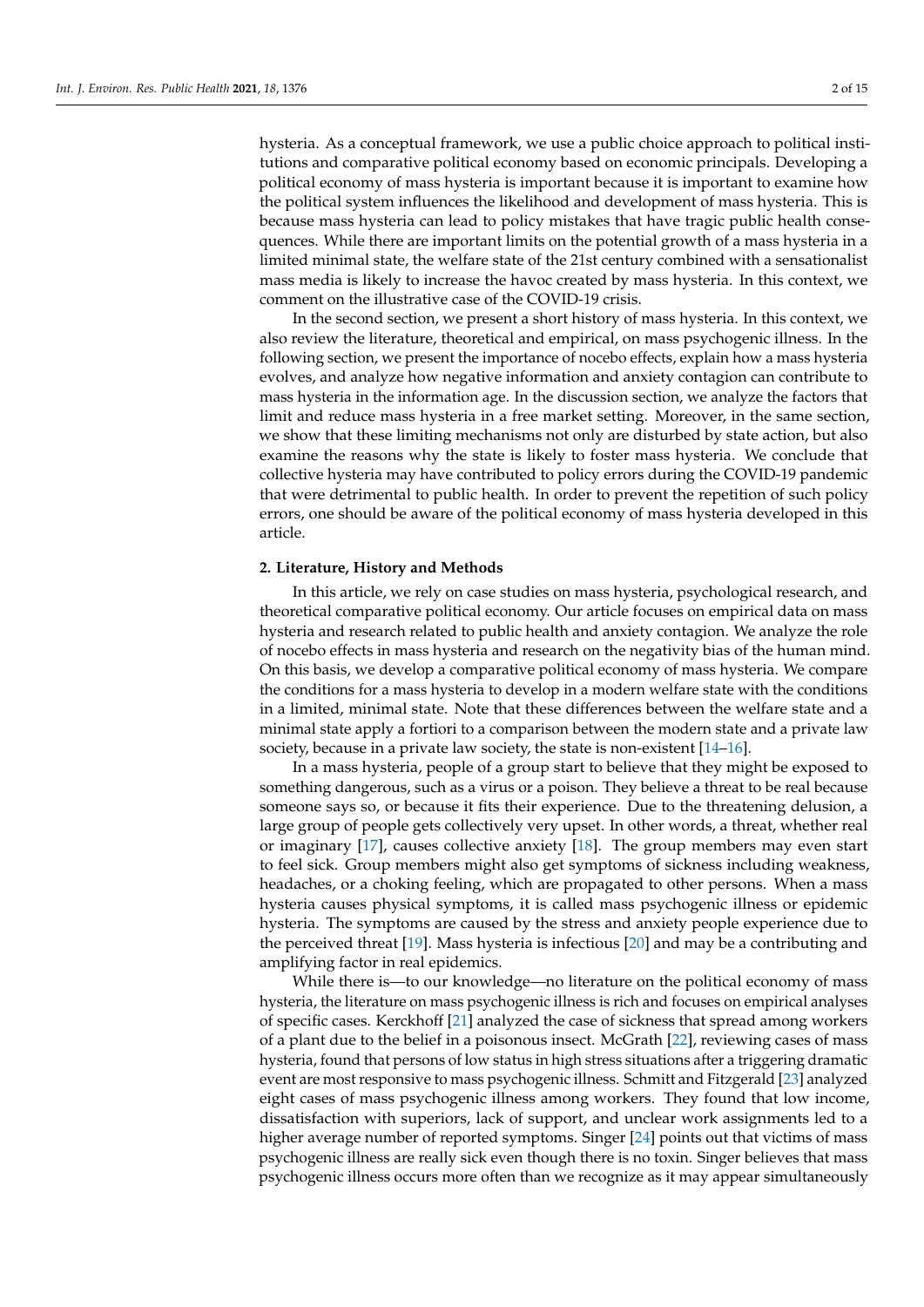with physical progenitors of illness and we only count "pure" cases of mass psychogenic illness.

There also exists more theoretical orientated literature related to mass psychogenic illness. Pennebaker [\[25\]](#page-11-21) argued that in order to reduce the possibility of mass psychogenic illness, the true causes of anxiety must be diminished. Singer et al. [\[26\]](#page-11-22) discussed the role of social comparison as a cause of mass psychogenic illness emphasizing the role of stress. Freedman [\[27\]](#page-11-23) discussed theories of contagion in reference to mass psychogenic illness claiming that contagion, conformity, and emergent norms may play a role in spreading the hysteria. Stahl [\[28\]](#page-12-0) used labeling theory, emergent norms, and coping theories to explain and understand mass psychogenic illness. Kerckhoff [\[29\]](#page-12-1) emphasized the importance of collective tension in the origination of mass psychogenic illness.

As can be seen in the literature review, the literature reviewed deals with outbreaks of mass psychogenic illness mostly in localized settings of schools or companies. Unfortunately, there are no studies on the possibility of more widespread or even global cases of mass hysteria. However, the digital age of a global mass and social media raises the possibility of such a phenomenon. Our study of the political economy of mass hysteria draws on the well-established psychological phenomenon of mass hysteria but applies it to a new and innovative context for which no literature yet exists. More specifically, it analyzes how the political system can influence the likelihood and spread of mass hysteria in a digitized and globalized world.

The empirical evidence of mass hysteria, i.e., collective anxiety due to a perceived threat, dates back at least to the Middle Ages [\[30](#page-12-2)[,31\]](#page-12-3) and continues to numerous cases in modern times [\[32–](#page-12-4)[35\]](#page-12-5). One of the most famous cases is a hysteria that developed after a radio play written by Orson Welles, *War of the Worlds*, was broadcasted in 1938. In the radio play, an attack from Martians on the Earth occurs. Some of the listeners, possibly still under the suspense of the recent Munich agreement the same year, allegedly fell to panic, thinking they were really under attack by Martians [\[36\]](#page-12-6).

Another interesting, more recent case are the effects of an episode of the Portuguese TV show *Strawberries with Sugar* [\[37\]](#page-12-7). In the show, the characters got infected with a life-threatening virus. After the episode had been broadcasted, more than three hundred Portuguese students fell ill. They reported symptoms similar to the ones that the TV show characters had experienced. Among these symptoms were rashes and difficulties to breathe. As a result of these symptoms, several schools in Portugal actually closed. However, an investigation of the Portuguese National Institute for Medical Emergency concluded that the virus did not exist in reality and that the symptoms were caused by the anxiety watching the show, i.e., the symptoms were caused by mass hysteria.

There is another recent case of mass hysteria connected to a virus. On the Emirates flight 203 in September 2018, some passengers were showing flu-like symptoms [\[38\]](#page-12-8). When other passengers observed these symptoms, they started to feel sick as well, and a panic broke out. The panic reached such an extent that the whole flight was quarantined once it had reached New York. The investigation after the incident showed that only a few passengers actually had seasonal flu or a common cold. Indeed, diseases are an ideal ground for mass hysteria to develop.

## **3. Nocebo Effects and the Evolution of Mass Hysteria**

#### *3.1. Nocebo Effects*

It is well known that in addition to placebo effects, so-called "nocebo" effects also exist [\[39\]](#page-12-9). Due to the placebo effect, a person recovers from an illness because they expect to recover. When a person suffers from a nocebo effect, on the contrary, they get ill just because they expect to become ill. An intriguing and famous case of a nocebo effect is the case of a man who tried to commit suicide [\[40\]](#page-12-10). The man was involved in a clinical study taking an experimental drug. In order to kill himself, he swallowed twenty-nine capsules of the drug, believing he would not survive. However, the capsules that he was taking were placebos, as he was a member of the control group in the clinical study. Believing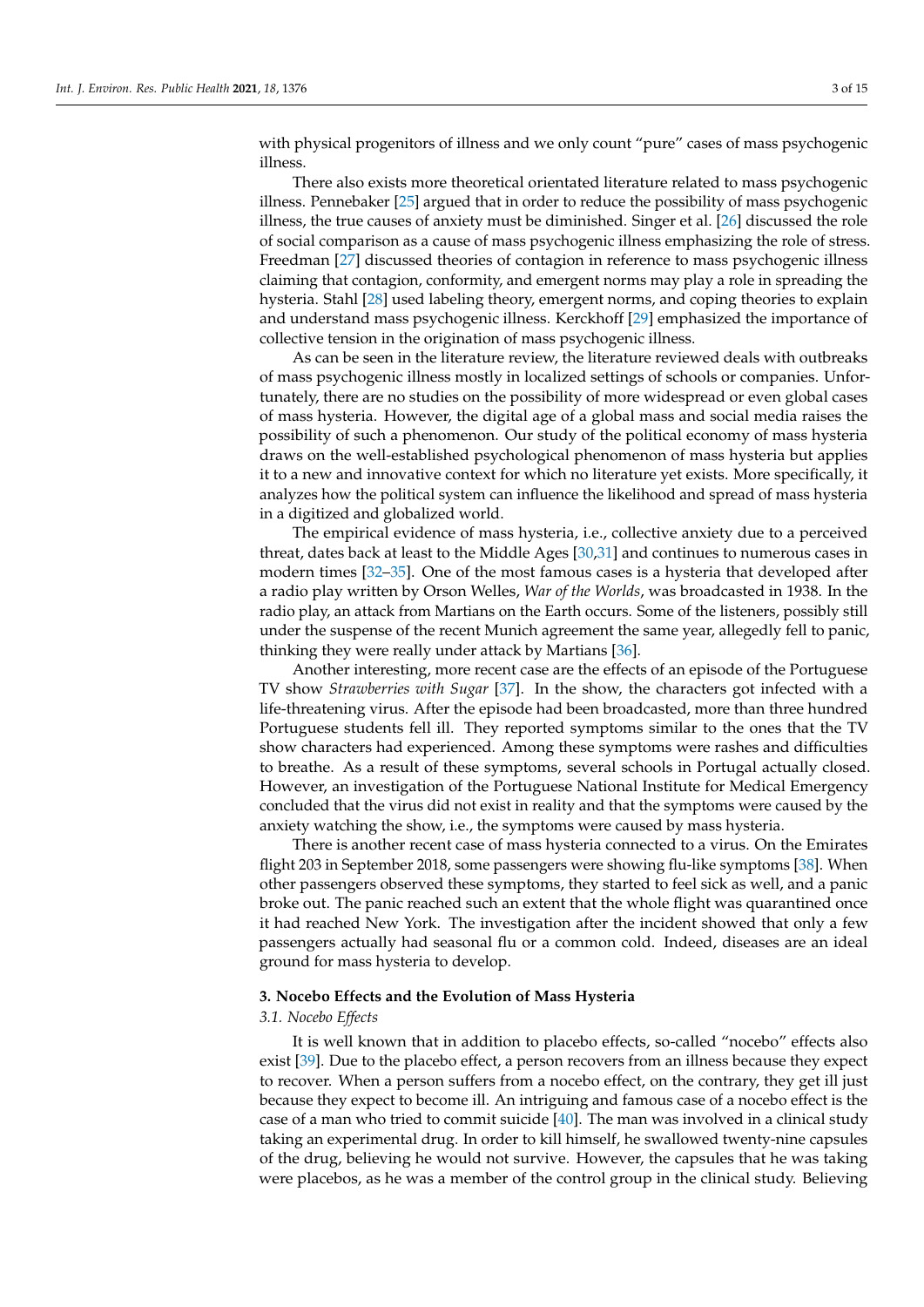that he was going to die, he developed serious symptoms and arrived at the hospital with extremely low blood pressure. When, finally, the doctor directing the medical trial arrived, the doctor told the patient that he had swallowed placebos. As a consequence, the man recovered within fifteen minutes.

Due to the nocebo effect, the expectation to become ill can cause real symptoms in a self-fulfilling prophecy. In this way, a mass hysteria may develop when people believe they will become ill. Anxiety and fear contribute to this process [\[41\]](#page-12-11). Indeed, during the Spanish flu in the wake of World War I, panic contributed to a mass hysteria and deaths that otherwise would not have occurred, because panic can have adverse health effects on ill persons [\[42\]](#page-12-12). Once some people develop a hysteria, it can easily spread to other people because fear and anxiety are contagious [\[43\]](#page-12-13).

In principle, pseudo-infectious people could be "cured" by mere information. In this way, a mass hysteria could be prevented from becoming a burden on the health system. As discussed below in detail, the problem in a mass hysteria is that there are reasons both media and the state may actively contribute to the contagion of fear and spread biased information. In other words, the doctor telling the patient that they had swallowed placebos never arrives.

#### *3.2. Mass Hysteria, Irrationality, Biases, and COVID-19*

Hysteria can not only cause people to suffer symptoms [\[44\]](#page-12-14). Hysteria, be it collective or not, can make people behave in ways that other persons unaffected by the hysteria would likely consider to be irrational. Under the illusion of a non-existing or highly exaggerated threat, people act in ways that in the absence of the illusion would seem absurd. Alternatively, behavior in mass hysteria can be considered biased. Psychological research on risk perception has found that some mental rules that people apply in an uncertain world create persistent and important biases. Biased media coverage, incomplete and asymmetric information, personal experiences, fears, inability to understand and interpret statistics, and other cognitive biases lead to distorted risk judgments. Risk perceptions may be particularly biased when risks are viewed as unfair, uncontrollable, unknown, frightening, potentially catastrophic, and impacting future generations [\[45,](#page-12-15)[46\]](#page-12-16). Whether we call people's behavior in a mass hysteria "irrational" or "biased" is not essential to the purpose of this article, as we purport to develop a political economy of mass hysteria. We examine the extent to which the state influences the development of mass hysteria and the "irrational" or "biased" behavior typical of it.

If, and to what extent, the world has been suffering from mass hysteria or mass psychogenic illness during the COVID-19 crisis is open to future research, even though some observers have made that claim [\[47\]](#page-12-17). It is clear, in any case, that the population has been under tremendous psychological strain during the COVID-19 crisis. Especially lockdowns have contributed to a surge in anxiety and stress, which are important ingredients for the development of mass hysteria [\[48\]](#page-12-18). In a survey conducted in the US from 24 to 30 June, 40.9% of participants reported at least one adverse mental health condition, and 10.7% reported to have considered suicide seriously in the last 30 days [\[49\]](#page-12-19). Additionally, the frequency of alcohol consumption during lockdowns increased 14% in the US [\[50\]](#page-12-20). At least some anecdotical evidence points to the possibility of mass hysteria as manifested by the hoarding of toilet paper and other essentials, the masked driving of single persons in their cars, and people virtually not leaving their houses, not even for a walk, even though the risk of being infected outdoors with physical distancing is minuscule. Similarly, some people have been scared by SARS-CoV-2 to an extent not easily explainable by their own miniscule risk of death from it [\[51\]](#page-12-21). It seems that many people believed in the existence of a killer virus far more mortal than SARS-CoV-2 actually is, as can be seen in Table [1.](#page-4-0)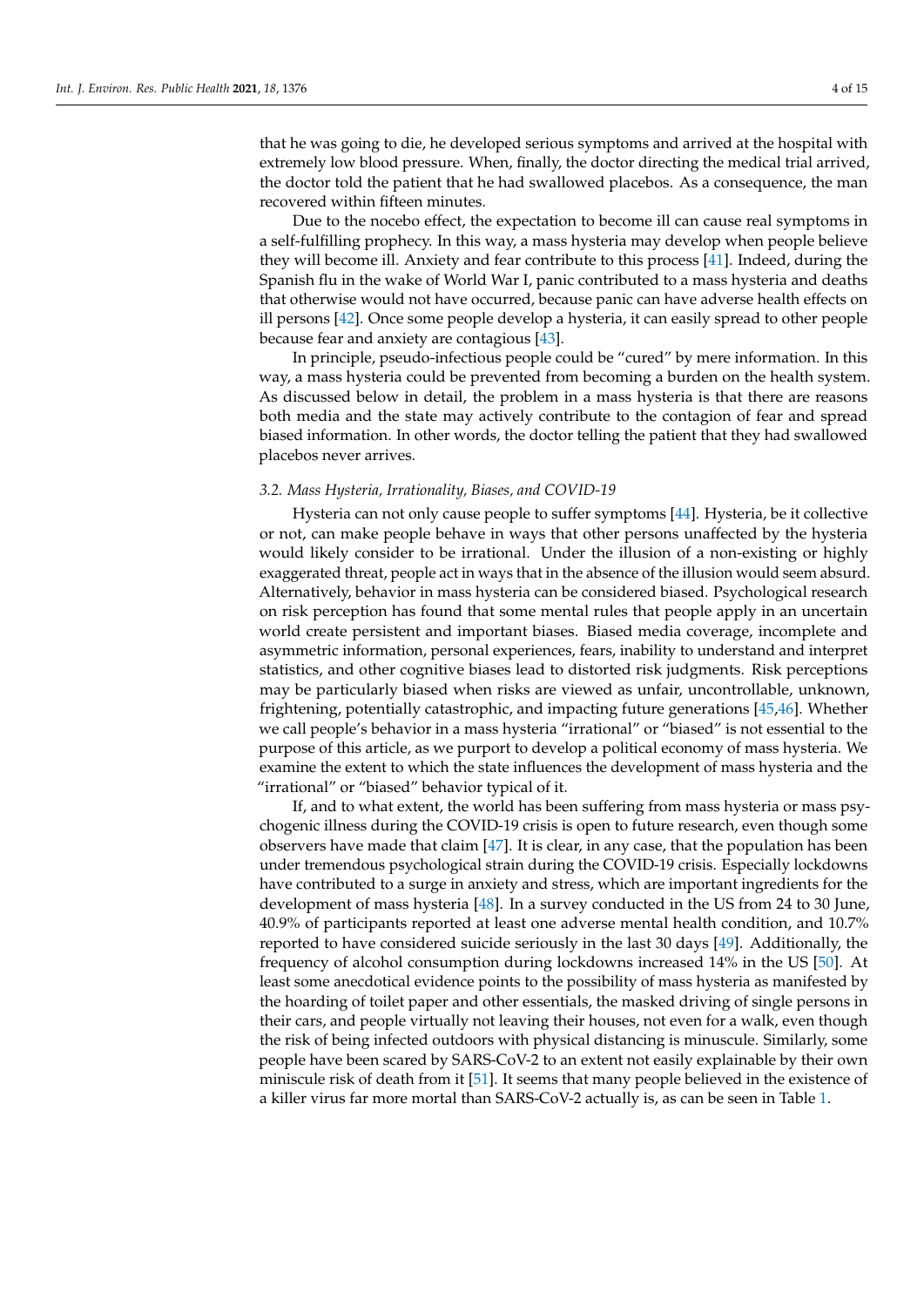| Age                 | <b>Survival Rate</b> |
|---------------------|----------------------|
| $0-19$ years        | 99.997%              |
| $20 - 49$ years     | 99.98%               |
| 50-69 years         | 99.5%                |
| $70 + \text{years}$ | 94.6%                |

<span id="page-4-0"></span>**Table 1.** COVID-19 survival rates per age in the US.

Source: Centers for Disease Control and Prevention [\[52\]](#page-12-22). Own Calculations.

Another indicator of overestimation of the threat is the number of deaths. As of 22 January 2021, 2.1 million deaths have been classified as COVID-19-related [\[53\]](#page-12-23). However, other diseases are equally or even far more deadly and do not trigger panic or unprecedented government intervention. In other words, the probability to die from COVID-19 is not only very low in absolute terms, but it is also lower than the probability to die from other diseases. It is true that the majority of these other diseases are not as infectious as SARS-CoV-2. This fact has contributed to the panic and led to government interventions that do not occur with other diseases that are even more deadly than COVID-19. The ten leading causes of death worldwide can be seen in Table [2.](#page-4-1)

<span id="page-4-1"></span>**Table 2.** Leading causes of death globally.

| <b>Disease</b>                            | Deaths 2019 in Mio. |  |
|-------------------------------------------|---------------------|--|
| Ischemic heart disease                    | 8.9                 |  |
| Stroke                                    | 6.1                 |  |
| Chronic obstructive pulmonary disease     | 3.3                 |  |
| Lower respiratory infections              | 2.6                 |  |
| Neonatal conditions                       | 2.0                 |  |
| Trachea, bronchus, lung cancers           | 1.8                 |  |
| Alzheimer's disease, other dementias      | 1.6                 |  |
| Diarrheal diseases                        | 1.5                 |  |
| Diabetes mellitus                         | 1.4                 |  |
| Kidney diseases<br>$\sqrt{2}$<br>$r = 47$ | 1.3                 |  |

Source: WHO's Global Health Estimates [\[54\]](#page-12-24).

Investigating the possibility and extension of a mass hysteria related to COVID-19 is beyond the scope of this article. In this article, we analyze a more fundamental question, namely, the role of the modern welfare state in mass hysteria. There can certainly be mass hysteria without the state in a private law society or within the context of a minimal state. This possibility exists due to the negativity bias of the human brain [\[55\]](#page-12-25), which makes people vulnerable to delusions. Due to biological evolution, we focus on bad news as it may represent a possible threat [\[56\]](#page-12-26). Focusing on negative news and feeling a loss of control [\[57\]](#page-12-27) may cause psychological stress that can develop into a hysteria and propagate to a larger group.

In a society with a minimal state, negative news may start such hysteria. Due to the negative news, some people start to believe in a threat. This threat evokes fear and begins to spread in society. Symptoms can also spread. Le Bon [\[58\]](#page-12-28) called the spread of emotions through groups "contagion". Once anxiety has spread and the majority of a group behaves in a certain way, there is the phenomenon of conformity, i.e., social pressure makes individuals behave in the same way as other members of the group. In the end, there may be a phenomenon that has been called emergent norms [\[59\]](#page-12-29): when a group establishes a norm, everyone ends up following that norm. For example, if a group decides to wear masks, everyone agrees to that norm. Emergent norms may explain the later stages of contagion. Contagion by fear can lead people to overreact strongly in a situation, even in a minimal state. Nonetheless, in a minimal state, there exist certain self-corrective mechanisms and limits that make it less likely for a mass hysteria to run out of control.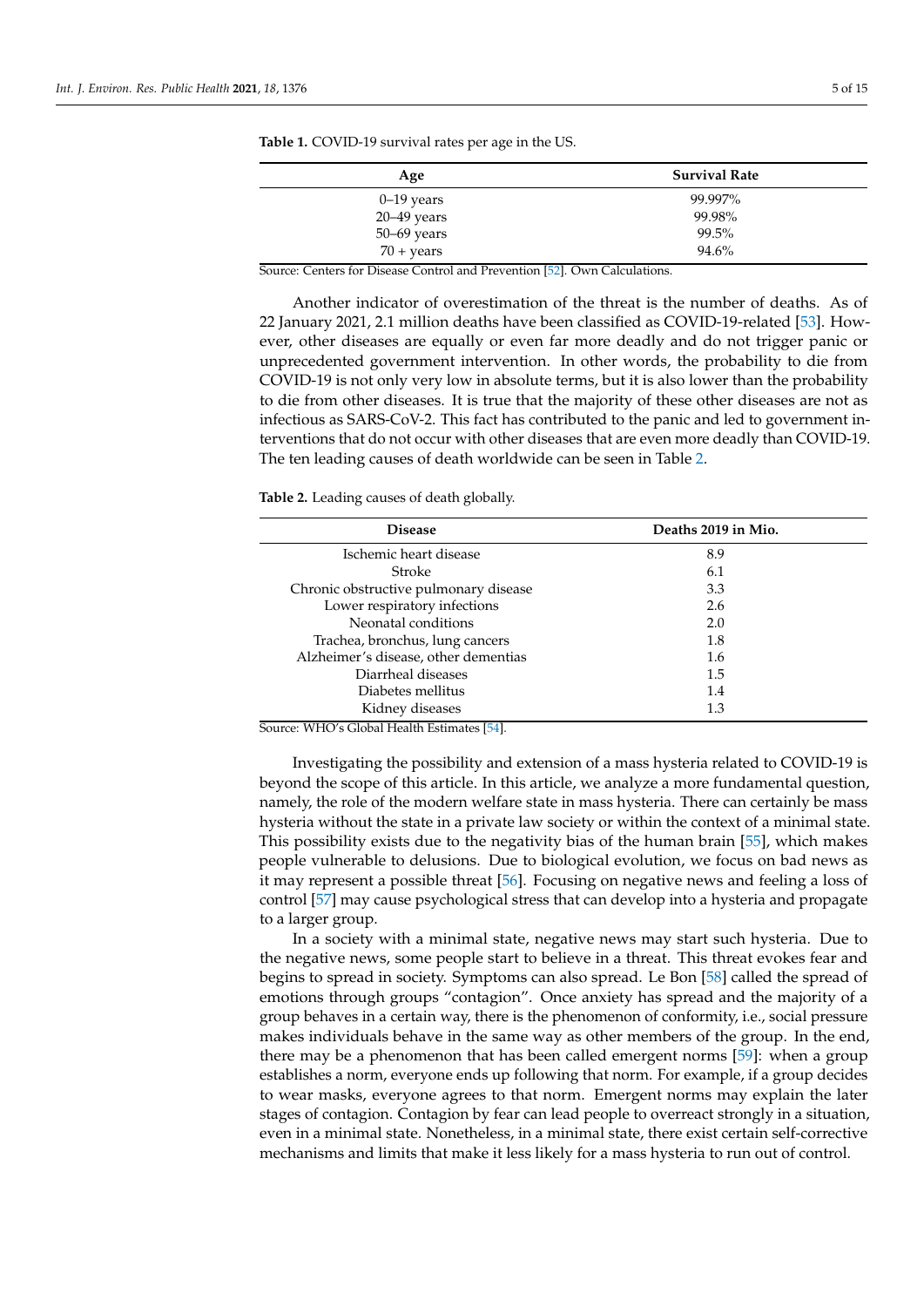## **4. Discussion of Amplifiers and Attenuators of Mass Hysteria: Minimal State vs. Welfare State**

There are several corrective mechanisms and limits for a mass hysteria. There exist well-known strategies to reduce anxiety, stress, and fear which individuals can employ in a society with a minimal state. Releasing tension from one´s body through sports and exercises helps to limit psychological stress [\[60\]](#page-12-30). Furthermore, it is essential to find distractions from the negative news and to socialize. Without state restrictions, such distractions abound.

Hysteria may cause people to inflict harm on themselves and innocent bystanders. In a society with a minimal state, there exists an essential limit to the destruction resulting from mass hysteria, which is the enforcement of private property rights, which in theory is the only task of a minimal state [\[61](#page-13-0)[,62\]](#page-13-1). Most importantly, in such an institutional environment, there does not exist an institution that is powerful enough to massively violate private property rights, perhaps with the possible exception of the minimal state converting itself into a welfare state.

In addition, while anyone in a hysteria related to public health may voluntarily close their own business, wear a mask, or stay at home, in a minimal state, no one can use coercion to force others who are healthy and do not succumb to the hysteria to close their businesses, wear masks, or quarantine. A minority can just ignore the collective panic and continue to live their normal lives, because they are free to do so. Such a minority can be an example and a wake-up call to those that do succumb to the collective hysteria or are close to doing so. This minority may be especially attractive to borderline cases. Suppose that a small group of people during a collective health hysteria continues to go shopping, to work, to socialize, and breathe freely and does not fall ill (massively and fatally). Having this example, the anxiety of observers may fall. Observers may follow the example, and the group of hysterics shrinks. It is one of the core characteristics of decentralized systems that they allow for competition, error detection, and correction [\[63–](#page-13-2)[65\]](#page-13-3). If the people that ultimately become role models for others through their interaction become ill and die, the panic would be confirmed. However, if there is really a hysteria and the threat is imagined or exaggerated, the fortune of the role models will be on average much better than is expected by those that succumbed to the hysteria. A sufficient number and variety of role models allows observers to correct and adjust their expectations [\[66\]](#page-13-4).

Thus, there exist important limits for a mass hysteria to harm life and liberty in a minimal state. Moreover, natural mechanisms that reduce stress, anxiety, and hysteria can operate freely. Decentralized competition for solutions alleviates pressure to conform and facilitate breaking out of hysteria. Competition allows discovering information about the real danger of the perceived threat [\[67\]](#page-13-5). While the havoc inflicted by collective hysteria is limited by the protection of private property rights in a private law society or a minimal state, such limits can be easily overcome by a modern welfare state. In fact, a well-organized group [\[68\]](#page-13-6) that has been infected by collective hysteria may be in charge of the state or get to control the state apparatus. In such a position, this group can impose measures on the rest of the population, inflicting almost unrestricted harm. It must be taken into account here that a welfare state can also be a state which is bound by the rule of law [\[69,](#page-13-7)[70\]](#page-13-8) and in which repressive interventions by the executive can be lifted by the judiciary. However, there exists the danger that in a collective panic, the protection of basic liberties guaranteed in constitutions will be abrogated by emergency measures and the judiciary will succumb to the mass hysteria, failing to lift the repressive interventions. The empirical evidence during the COVID-19 crisis demonstrates that basic liberties were not defended in welfare states [\[71\]](#page-13-9). In general, the greater the coercive power of the state, the more harm can be inflicted on society in a mass hysteria. It could be argued that infection with a virus would constitute a negative technological external effect [\[72\]](#page-13-10). However, the only task of a minimal state is to protect private property rights. It is not the task of the minimal state to protect its citizens against all risks of life, such as getting a cold or the seasonal flu [\[73\]](#page-13-11). In a minimal state, citizens are free to decide which risks they want to assume, be they driving a car,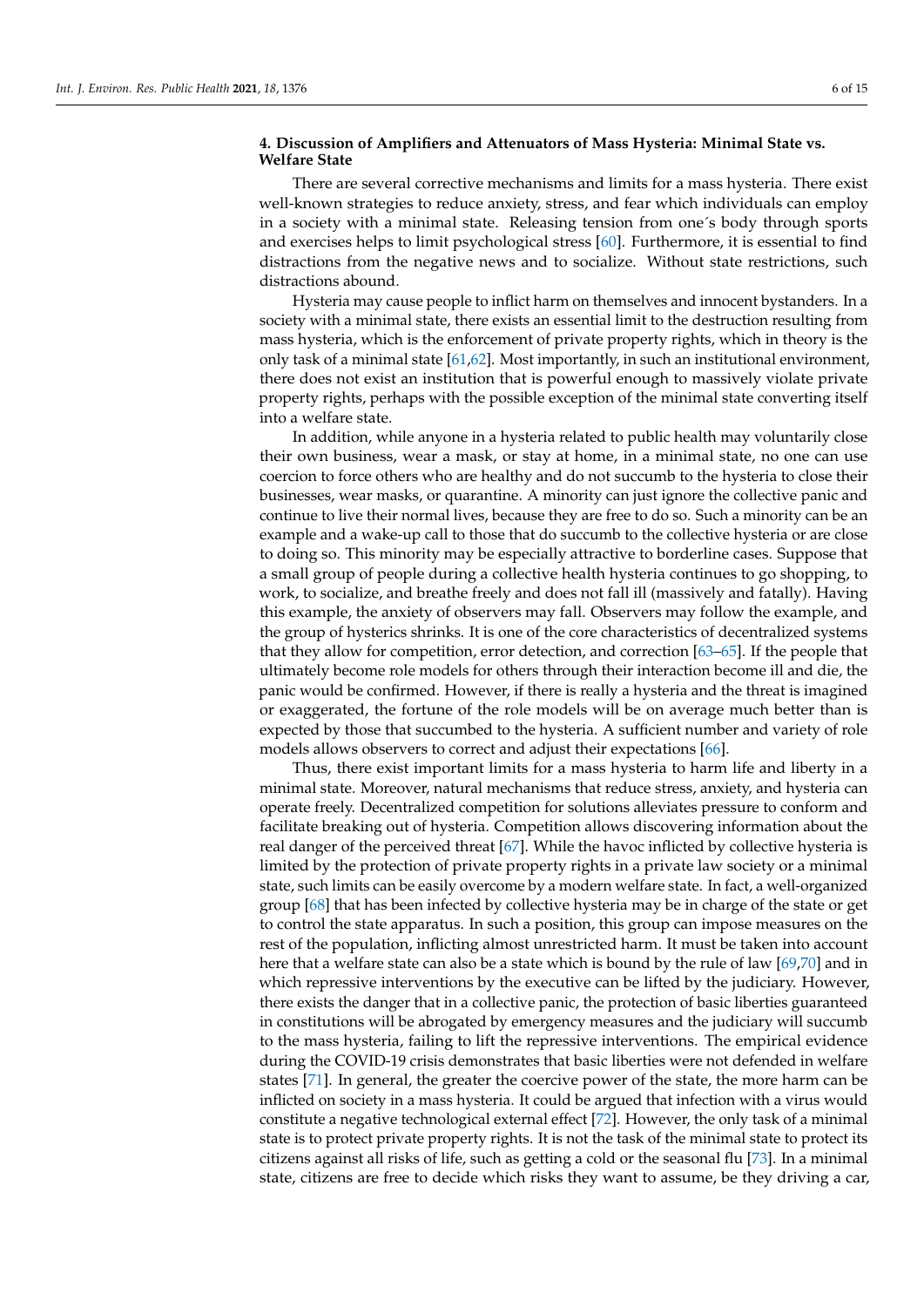doing bungee jumping or engaging in social interaction. Indeed, the state´s attempt to reduce infection rates in the form of mandatory face masks, the shutdown of businesses or shelter in place orders does violate the private property rights that the minimal state is supposed to defend and may produce negative externalities in form of depressions, alcoholism or suicides.

While in a private law society and in a minimal state, there are mechanisms that help to limit and reduce mass panics, collective hysteria may be exacerbated by a powerful welfare state for several reasons.

First, the state has the power to diminish and prohibit those activities that do reduce fear and anxiety, such as sports, diversion, and socializing. During the COVID-19 crisis, states used their coercive power to impose social isolation, thereby contributing to anxiety [\[74\]](#page-13-12) and psychological strain, both ingredients that spur mass hysteria. In order to shield against biopsychological infections, the population should exercise regularly, have quality sleep, exercise regularly, have a balanced nutrition, and maintain a strong connection with other people. Governments around the world mandated lockdowns and masks during the COVID-19 crisis, making it more difficult for citizens to do any of these things. More specifically, social distancing imposed by governments reduces strong social connections, and mandatory masks prevent expressing friendliness and compassion, thereby decreasing psychological resilience [\[75\]](#page-13-13).

Second, the state, by its very nature, takes a centralized approach to solving problems. It is true that a welfare state is not necessarily a completely centralized state. The USA and the Federal Republic of Germany—both of which are welfare states—have substantial federal structures, and these federal structures can lead to competition in regulations and in dealing with the source of a mass hysteria, which leads to better solutions. Moreover, the existence of competing states on the international level allows experimenting with different solutions. During the COVID-19 crisis, for instance, the approach of Sweden provided evidence of the results of alternatives approaches [\[76\]](#page-13-14). Generally speaking, the more decentralized the political structure, the more intense the possible competition.

In any case, the state, by its very nature, deals with the source of a hysteria, such as the perceived threat of a deadly virus, in a centralized way. The state is the monopolist of coercion in a given territory [\[77\]](#page-13-15). As the state imposes its solution to the problem, there is no or only very limited experimentation of alternative ways to solve the problem. People that oppose the state´s approach to the problem because they have not succumbed to the hysteria are suppressed. They cannot demonstrate alternative ways to solve the "crisis", as these alternative ways are prohibited by the state. When alternatives are ruled out, groupthink increases. Groupthink is a psychological force that fosters consensus, suppressing dissent and the evaluation of alternatives to the collective narrative. Groupthink has been considered responsible for political fiascos such as the Vietnam War or the Watergate coverup by Irving Janis [\[78\]](#page-13-16). Lockdowns during the COVID-19 crisis may be another fiasco candidate as their effectiveness is disputed [\[79](#page-13-17)[,80\]](#page-13-18). Group pressure can modify and distort judgments as has been shown by the Ash experiments [\[81\]](#page-13-19). The human inclination toward conformity aids hysteria spread. Indeed, groupthink helps to explain the phenomenon of mass hysteria [\[82\]](#page-13-20). Mass hysteria can be considered to be a form of groupthink [\[83\]](#page-13-21). Due to group pressure and groupthink, hysteria feeds itself, as no alternatives are shown to people. The information necessary to address the problem cannot be generated in a decentralized way in the market, which is a problem inherent in socialism [\[84\]](#page-13-22).

Third, in a modern welfare state, the media may be politicized. This politization restricts the existing competition between the media. There are several mechanisms that channel and even restrict media competition. News outlets and social media platforms may develop close relationships with the state. The state regulates media, and it may also own media outlets directly, such as public TV or radio channels. The state typically also requires licenses for certain media to operate. In general, new outlets and platforms may look for the goodwill of state agencies. Moreover, government officials are often used as a source of news, leading to a statist bias. While objectivity would require presenting both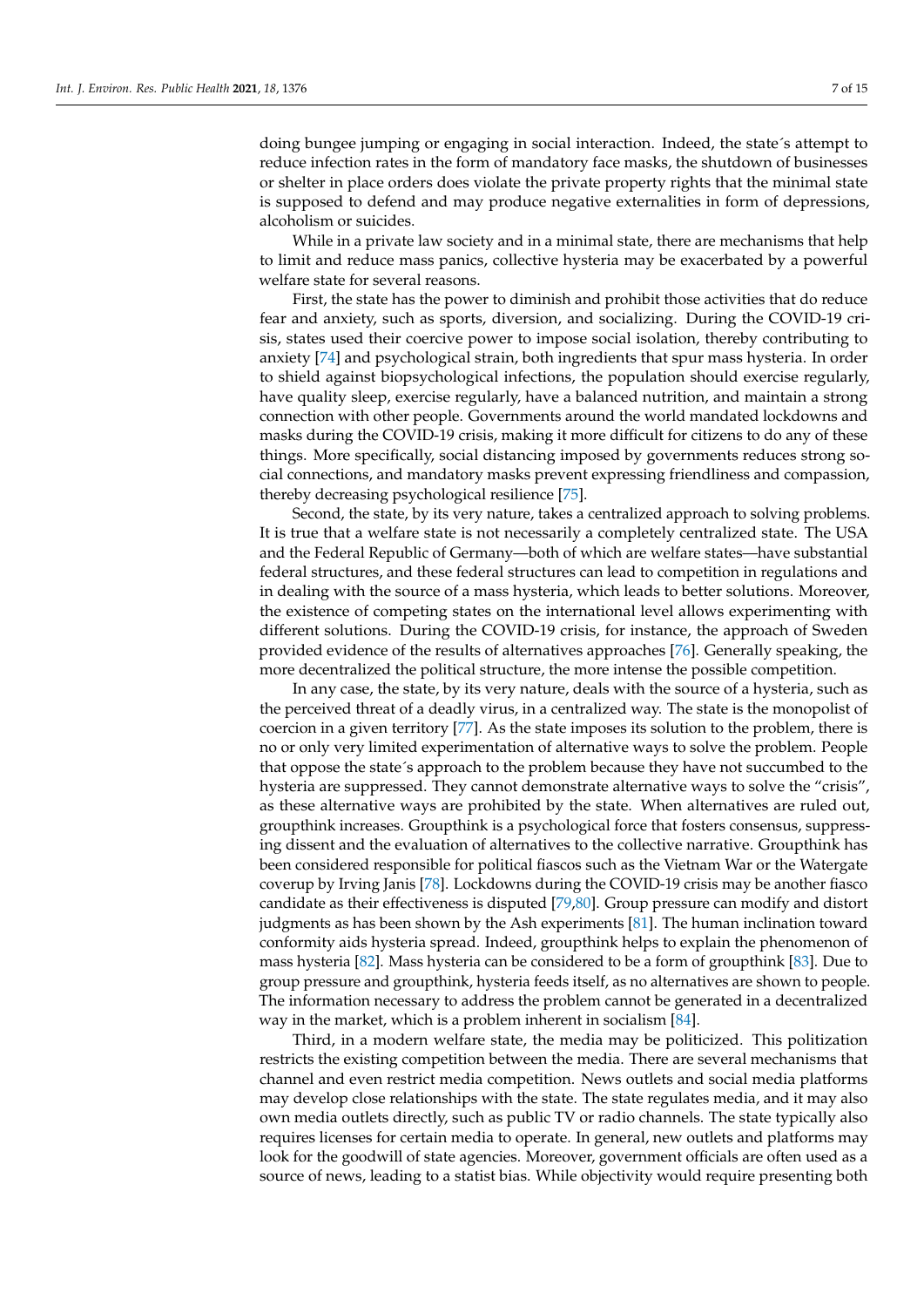sides of a story, in times of crisis, politicians often present both sides of the story. Another form of indirect state influence in the media is that they are staffed with people who were educated in state or state-licensed schools, reinforcing the statist bias in media. News agencies and social media platforms connected with the state may engage in and promote massive negative news campaigns. Negative news sells. The media have the incentive to portray danger. The story of the government as a hero who provides a resolution to threats is very marketable [\[85\]](#page-13-23).

In fact, mass media spread panic by presenting SARS-CoV-2 as an unprecedented threat [\[86\]](#page-13-24). Information seeking on the internet was associated with more symptoms during the COVID-19 crisis. Being reminded and made aware of one´s own mortality constantly produced anxiety. Emotional pictures of coffins, mass graves, and patients on ventilators contributed to the collective fear. An excess of COVID-19 news generated anxiety and panic [\[87\]](#page-13-25), also called "headline stress disorder" [\[88\]](#page-13-26). Negative social media news generates psychological stress that was unknown in former times and is well suited to cause mass hysteria [\[89\]](#page-13-27). Social media consumption correlates with anxiety and psychological distress [\[90\]](#page-13-28). Excessive discussion on the COVID-19 on social media deteriorated psychic health.

The news coverage of COVID-19 was almost completely negative. News on increasing COVID-19 cases outnumbered stories of declining cases by a factor of 5.5 even in times of falling cases [\[91\]](#page-13-29). News agencies may actually intentionally scare people [\[92\]](#page-13-30) and suppress alternative information. In short, mass hysteria sponsored by a biased media sector may run out of control in a modern welfare state.

Fourth, negative news from an authoritative source produces anxiety and is particularly harmful for psychological health. Experts that endorse the credibility of a threat increase the spread of mass hysteria [\[93\]](#page-13-31). Many people, especially in times of crisis, look for help from the modern state. They attach great authority to the representatives of the state and to the warnings of state institutions. When doctors such as Anthony Fauci speak in the name of the state telling people that they face a terrible threat and have to wear masks and stay at home, it becomes easier for a collective hysteria to develop than would be the case in a more decentralized society where no such powerful central authority exists. Indeed, Doctor Fauci exaggerated the danger of COVID-19, delivering a message of panic to the public [\[94\]](#page-13-32). In a US congressional hearing on 11 March 2020, the mortality rate of the coronavirus was exaggerated. Information bias and selection bias led to the estimation that the mortality rate of the coronavirus would be ten times higher than the mortality rate of the seasonal influenza. There was a confusion of the case fatality rate, which is the proportion of deaths among confirmed cases of a disease and the infection fatality rate, which is the proportion of deaths relative to the prevalence of infections within a population. Estimations of infection fatality rates are based on blood tests. Estimated infections include undiagnosed, asymptomatic, and mild infections. The infection fatality rate is normally much lower than the case fatality rate. In the congressional hearing on 11 March 2020, the infection fatality rate of the seasonal influenza was compared to the estimated case fatality rate of the coronavirus, leading to the alarming statement that the coronavirus would be ten times more deadly than the seasonal influenza [\[95\]](#page-13-33). This false statement coming out of the Congress of the United States and with its authority greatly contributed to generate anxiety and panic.

Another factor that may make modern societies more receptible to mass hysterias is that the role of religion in society has been reduced. The fear of death is usually alleviated by religion because religions typically consider that there is a life after death. The state and democracy has been elevated to a quasi-religious level. The state appears as an alternative to God [\[96\]](#page-13-34) without the promise of an afterlife. When turning away from religion, people start to fear death more, and a strong fear of death is another factor that contributes to panics, disorders, and mass hysteria [\[97\]](#page-13-35). As Erik von Kuehnelt-Leddihn has put it: "It is difficult to fear death if one is very pious. It is difficult not to worship health if one fears death. It is difficult to enforce general health without large scale state intervention and it is equally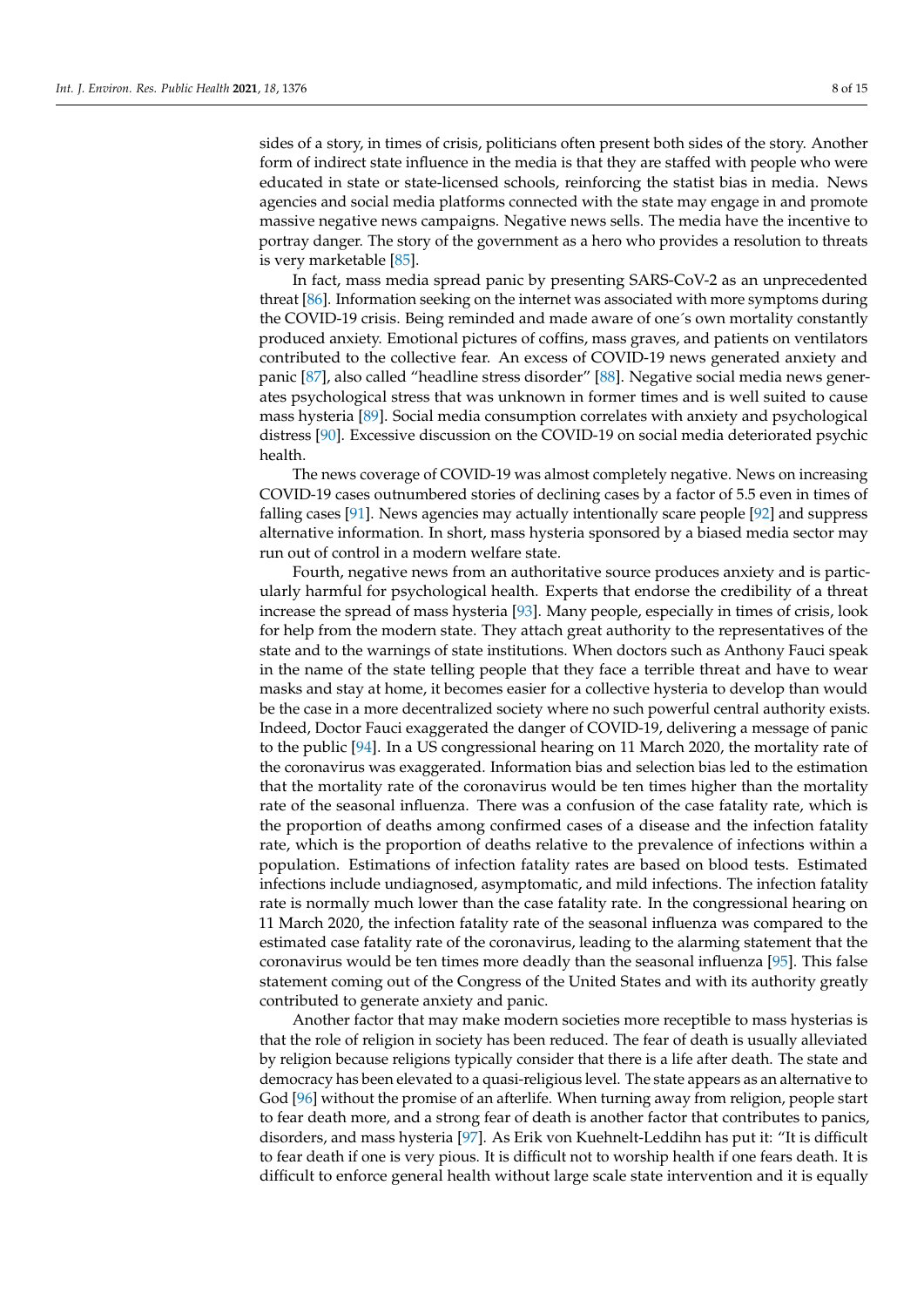difficult to imagine increased state intervention without a loss of liberties." [\[38,](#page-12-8)[39,](#page-12-9)[98\]](#page-13-36) This does not mean that strong states never rely on religion. The authoritarian regimes of the interwar period, such as Austria with Dolfuß and Schuschnigg, Poland with Pilsudski, or Franco's Spain, relied on religion and had characteristics of welfare states. However, empirical research found that in countries with higher welfare spending, people are less religious, suggesting that individuals substitute religious services for state services [\[99\]](#page-13-37). Religious beliefs, however, have been shown to increase psychological wellbeing [\[100\]](#page-13-38). Without a spiritual framework provided by religion and belief in an afterlife, there is a tendency for fear of death to increase and for the population to become more responsive to psychological problems and mass hysteria.

Fifth, the state may actively want to instill fear in the population, thereby contributing to the making of mass hysteria. Illustrating this point is the leakage of an internal paper of the German Department of the Interior during the first weeks of the COVID-19 crisis [\[101\]](#page-14-0). In the paper, the state experts recommended that the government should instill fear in the German population. In order to spread fear, the paper endorsed three communication strategies. First, the state authorities should stress the breathing problems of COVID-19 patients because human beings have a primordial fear of death by suffocation [\[102,](#page-14-1)[103\]](#page-14-2), which can easily trigger panic [\[104\]](#page-14-3). Second, the experts emphasized that fear should also be instilled in children, even though there is next to no risk to children´s own health. However, children could get easily infected by meeting and playing with other children. According to the report, children should be told that when they infect their parents and grandparents in turn, they could suffer a distressful death at home. This communication advice intended to invoke anxiety and feelings of guilt. Instilling guilt is another measure used by governments to make the population more supportive [\[105\]](#page-14-4). The recommended message instills fear of being responsible for infecting others who die a distressful death. Third, the German government was advised to mention the possibility of unknown longterm irreversible health damage caused by a SARS-CoV-2 infection and the possibility of a sudden and unexpected death of people who were infected. All these communication recommendations were intended to increase fear in the population. Fear, at the end, is an important foundation of a government's power. As Henry H. Mencken put it: "the whole aim of practical politics is to keep the populace alarmed (and hence clamorous to be led to safety) by an endless series of hobgoblins, most of them imaginary." [\[106\]](#page-14-5) The overreaction of government to a perceived threat then fosters anxiety.

It lies in the interests of a government to emphasize citizens' vulnerability to external and internal threats, because the state´s legitimacy and power rest on the narrative that it protects its citizens against such dangers. While the threat strategy is generally beneficial to the government, fear is a double-edged sword. Fear can also turn against the state. Panic and mass hysteria can even lead to total destabilization of a regime. Anecdotal evidence of this is the Grande Peur during the French Revolution, when rumors of aristocrats planning to starve the population led to general panic and uprisings against the regime.

Fear and anxiety have been an important factor in human evolution and have an important function. However, the evolutionary function of fear can be manipulated to secure dominion and control. Fear gives power over the fearful. The relationship between politics and fear has been widely studied [\[107–](#page-14-6)[109\]](#page-14-7). The Ancient Greek historian Polybius claimed that in order to control the masses, rulers had to instill fear and work with horror images. The Roman writer Sallust pointed out that those who want to exercise power have to decide between generating fear or suffering from fear [\[110\]](#page-14-8). In recent times, the war against terror has been evoked by some authors as an example of reinforcing excessive fears in the population in order to increase the government's power [\[111\]](#page-14-9). Brzezinski points out: "Constant reference to a 'war on terror' did accomplish one major objective: It stimulated the emergence of a culture of fear. Fear obscures reason, intensifies emotions and makes it easier for demagogic politicians to mobilize the public on behalf of the policies they want to pursue." [\[112\]](#page-14-10) A culture of fear [\[113,](#page-14-11)[114\]](#page-14-12) results from the government instilling fear in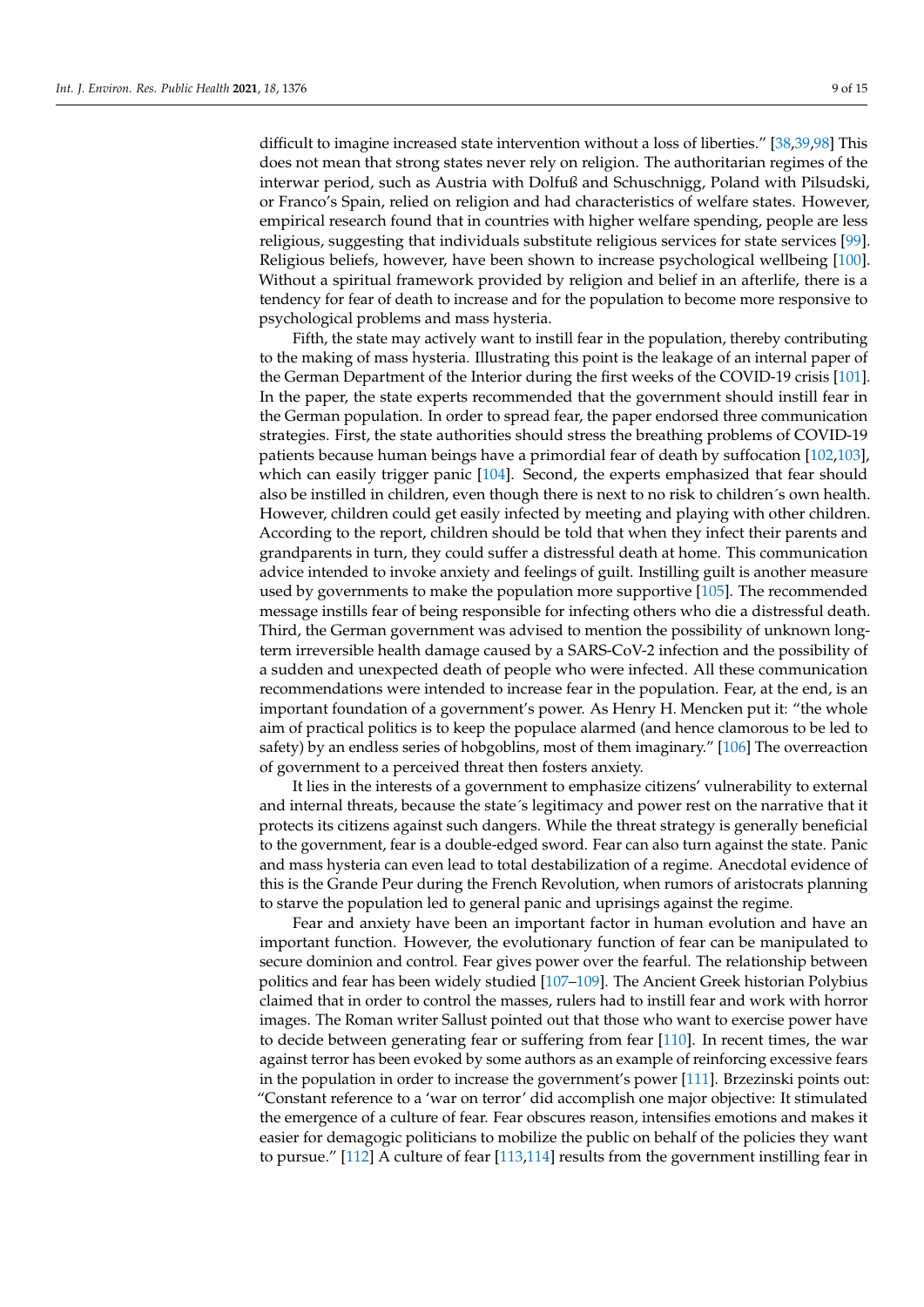the general public to achieve its political goals, exploiting the negativity bias of the human brain.

Typically, governments are helped in their threat narrative by the media. As Robert Higgs points out: "the news media buy insurance against government retribution by playing along with whatever program of fear mongering the government is conducting currently." [\[115\]](#page-14-13) Sensationalist media also support the government's fear strategy because they allow it to get the public's attention. The combination of a state willing to use the fear strategy with supportive mass media provides fertile ground for mass hysteria to develop, with negative effects on public health.

Sixth, politicians have an incentive to overshoot the mark in their responses to a threat. This is because politicians are largely exempt from the risk of possible wrong decisions and their costs [\[116\]](#page-14-14). Political decision-makers can largely pass on the costs of their actions to others. Additionally, the larger and more centralized a state is, the better and more extensively the costs can be passed on to others [\[117,](#page-14-15)[118\]](#page-14-16).

Self-interested politicians [\[119](#page-14-17)[,120\]](#page-14-18) face an asymmetric pay-off. Underestimating a threat and failing to act has great political cost, as politicians will be held responsible for the disaster caused by the threat they underestimated. By contrast, an exaggeration or even invention of a threat and bold state intervention are politically more attractive. If the existential threat claimed by politicians really turns out to be such a great danger, they can be celebrated as heroes if they enacted bold measures. If the costs of these measures ultimately turn out to be excessive compared to the actual danger, then the politicians do not have to bear the cost of the wrong decision but can pass it on to the rest of the population. Politicians enjoying a guaranteed income therefore have an incentive to exaggerate a danger and to impose exaggerated measures, also called policy overreaction [\[121,](#page-14-19)[122\]](#page-14-20), which is conducive to the emergence and growth of mass hysteria.

In sum, property rights tend not to be effective limits in curbing mass hysteria in a welfare state. Moreover, the state may inhibit the natural mechanisms that reduce stress and hysteria. The centralized nature of the state increases group and conformity pressures. Politicized mass media and negative messages from official state agencies can further increase psychological pressure. Finally, the state may intentionally want to increase anxiety, and politicians have the incentive to make bold decisions and exaggerate the threat. Our findings are summarized in Table [3.](#page-9-0)

| <b>Factors Influencing the</b><br><b>Evolution of Mass Hysteria</b> | <b>Minimal State</b>                                                             | <b>Modern Welfare State</b>                                                                  |
|---------------------------------------------------------------------|----------------------------------------------------------------------------------|----------------------------------------------------------------------------------------------|
| Stress and anxiety reducing<br>strategies                           | function freely                                                                  | can be severely restricted                                                                   |
| Limits for produced harm                                            | private property rights                                                          | insecure property rights                                                                     |
| Possibility of experimentation                                      | facilitates discovery of                                                         | centralization and group think                                                               |
| with alternative solutions                                          | real threat                                                                      | inhibit alternative approaches                                                               |
| Politicized mass media                                              | does not exist                                                                   | likely to contribute to hysteria                                                             |
| Negative information from<br>authoritative source                   | can contribute, but state is not<br>regarded as responsible<br>for public health | regarded as responsible for<br>public health, high authority                                 |
| Fear as a political factor                                          | could be employed, but state<br>power strictly limited                           | can be used to expand state<br>power                                                         |
| Costs of wrong health<br>decisions                                  | Limited possibility to<br>pass costs onto third parties                          | Extensive possibility to pass<br>costs onto third parties,<br>incentive to exaggerate threat |

<span id="page-9-0"></span>**Table 3.** The state's impact on the development of mass hysteria.

# **5. Conclusions**

Mass hysteria can have enormous public health costs in terms of psychological stress, anxiety, and even physical symptoms. To these costs must be added indirect adverse health effects from alcoholism, suicides, or damage from deferred treatment and delayed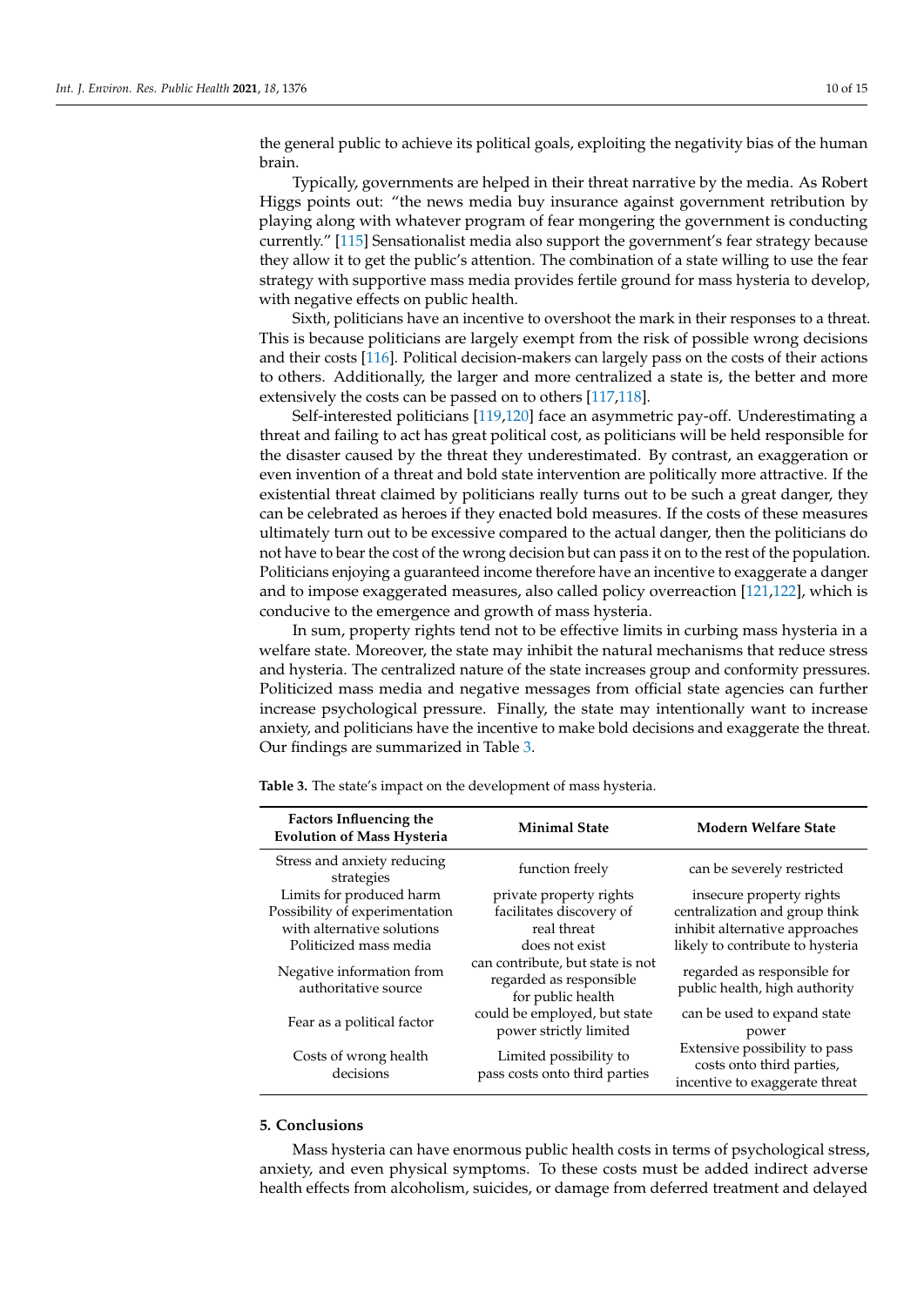recognition of illness. Policy failures in mass hysteria can lead to economic decline and poverty, which in turn negatively impacts public health and life expectancy.

Studies of mass hysteria have mostly focused on outbreaks in localized settings of schools or businesses. However, in the digital age of global mass and social media, the possibility of global mass hysteria exists, a phenomenon that has not yet been studied. Our study of the political economy of mass hysteria draws on the well-established psychological phenomenon of mass hysteria and applies it to a new and innovative context of global mass hysteria for which no literature exists yet. More specifically, we analyzed how the political system can influence the likelihood and spread of mass hysteria in a digitized and globalized world based on economic principles. We discussed how the state and its size increase the likelihood of mass hysteria by comparing an idealized minimal state with an idealized welfare state, addressing a previously completely unexplored research question. Our findings are highly relevant and important because the policy failures induced by mass hysteria are potentially catastrophic for public health.

We found that the size and power of the state contributes positively to the likelihood and extensions of mass hysteria. The more centralized and the more power a state has, the higher the probability and extension of mass hysteria. In a minimal state, there exist selfcorrecting mechanisms that limit collective hysteria. The enforcement of private property rights limits the harm inflicted by those that succumb to the hysteria. The state (thanks to a fuzzy public sector and its soft power [\[123,](#page-14-21)[124\]](#page-14-22)), by contrast, amplifies and exacerbates mass panics, potentially causing important havoc. What are temporarily, locally limited, isolated outbreaks of mass hysteria, the state may convert into a global mass hysteria for an extended period of time. Recent development in information technology and, particularly, the use of social media, as well as a decline of religion, have made societies more prone to the development of mass hysteria [\[125–](#page-14-23)[127\]](#page-14-24). Unfortunately, once a mass hysteria takes hold of the government, the amount of damage the hysteria can inflict to life and liberty surges as the state's respect for private property and basic human rights is limited. The violation of basic human rights in the form of curfews, lockdowns, and coercive closure of business has been amply illustrated during the COVID-19 crisis. Naturally, the COVID-19 example is indicative rather than representative and its lessons cannot be generalized. During the COVID-19 crisis, several authors have argued that from a public health point of view, these invasive interventions such as lockdowns have been unnecessary [\[128](#page-14-25)[–131\]](#page-14-26) and, indeed, detrimental to overall public health [\[132,](#page-14-27)[133\]](#page-14-28). In fact, prior scientific research on disease mitigation measures during a possible influenza pandemic had warned against such invasive interventions and recommended a more normal social functioning [\[134\]](#page-14-29). Moreover, in reaction to past pandemics such as the Asian flu of 1957–1958, there were no lockdowns [\[135\]](#page-14-30), and research before 2020 had opposed lockdowns [\[136\]](#page-14-31). From this perspective, the lockdowns have been a policy error. We have shown that these policy errors may well have been produced by a collective hysteria. To which extent there has been a mass hysteria during the COVID-19 crisis is open for future research. In order to prevent the repetition of policy errors similar to those during the COVID-19 crisis, one should be aware of the political economy of mass hysteria developed in this article and the role of the state in fostering mass hysteria. Public health is likely to be affected negatively by state interventions during a mass hysteria due to policy errors.

**Author Contributions:** Conceptualization, P.B. and A.S.-B.; methodology, J.A.P.-R.; writing—original draft preparation, P.B.; writing—review and editing, A.S.-B.; supervision, J.A.P.-R. All authors have read and agreed to the published version of the manuscript.

**Funding:** This research received no external funding.

**Institutional Review Board Statement:** Not applicable.

**Informed Consent Statement:** Not applicable.

**Data Availability Statement:** Not applicable.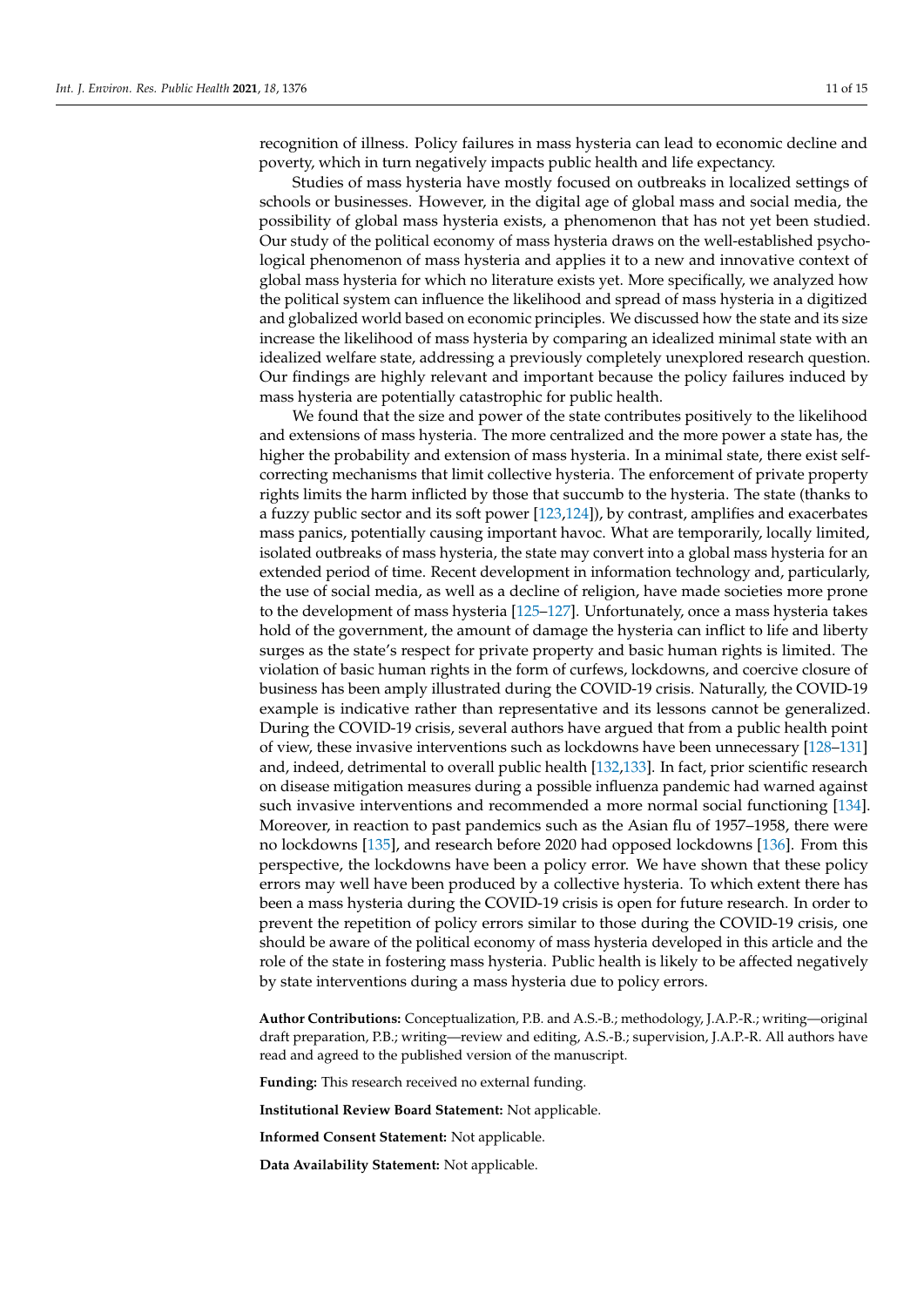**Acknowledgments:** GESCE-URJC and TRANS-REAL LAB-UVA. The authors would like to thank Stefan Homburg, three anonymous referees and the academic editor for their comments. Their suggestions helped to improve the paper substantially.

**Conflicts of Interest:** The authors declare no conflict of interest.

## **References**

- <span id="page-11-0"></span>1. Wang, C.; Pan, R.; Wan, X.; Tan, Y.; Xu, L.; Ho, C.; Ho, R. Immediate Psychological Responses and Associated Factors during the Initial Stage of the 2019 Coronavirus Disease (COVID-19) Epidemic among the General Population in China. *Int. J. Environ. Res. Public Health* **2020**, *17*, 1729. [\[CrossRef\]](http://doi.org/10.3390/ijerph17051729) [\[PubMed\]](http://www.ncbi.nlm.nih.gov/pubmed/32155789)
- 2. Solomou, I.; Constantinidou, F. Prevalence and Predictors of Anxiety and Depression Symptoms during the COVID-19 Pan-demic and Compliance with Precautionary Measures: Age and Sex Matter. *Int. J. Environ. Res. Public Health* **2020**, *17*, 4924. [\[CrossRef\]](http://doi.org/10.3390/ijerph17144924) [\[PubMed\]](http://www.ncbi.nlm.nih.gov/pubmed/32650522)
- 3. Choi, E.P.H.; Hui, B.P.H.; Wan, E.Y.F. Depression and Anxiety in Hong Kong during COVID-19. *Int. J. Environ. Res. Public Health* **2020**, *17*, 3740. [\[CrossRef\]](http://doi.org/10.3390/ijerph17103740) [\[PubMed\]](http://www.ncbi.nlm.nih.gov/pubmed/32466251)
- <span id="page-11-1"></span>4. Bartoszek, A.; Walkowiak, D.; Bartoszek, A.; Kardas, G. Mental Well-Being (Depression, Loneliness, Insomnia, Daily Life Fa-tigue) during COVID-19 Related Home-Confinement-A Study from Poland. *Int. J. Environ. Res. Public Health* **2020**, *17*, 7417. [\[CrossRef\]](http://doi.org/10.3390/ijerph17207417) [\[PubMed\]](http://www.ncbi.nlm.nih.gov/pubmed/33053787)
- <span id="page-11-2"></span>5. Yang, Y.; Liu, K.; Li, S.; Shu, M. Social Media Activities, Emotion Regulation Strategies, and Their Interactions on People's Mental Health in COVID-19 Pandemic. *Int. J. Environ. Res. Public Health* **2020**, *17*, 8931. [\[CrossRef\]](http://doi.org/10.3390/ijerph17238931) [\[PubMed\]](http://www.ncbi.nlm.nih.gov/pubmed/33271779)
- <span id="page-11-3"></span>6. Sigurvinsdottir, R.; Thorisdottir, I.E.; Gylfason, H.F. The Impact of COVID-19 on Mental Health: The Role of Locus on Control and Internet Use. *Int. J. Environ. Res. Public Health* **2020**, *17*, 6985. [\[CrossRef\]](http://doi.org/10.3390/ijerph17196985)
- <span id="page-11-4"></span>7. Valenzano, A.; Scarinci, A.; Monda, V.; Sessa, F.; Messina, A.; Monda, M.; Precenzano, F.; Carotenuto, M.; Carotenuto, M.; Messina, G.; et al. The Social Brain and Emotional Contagion: COVID-19 Effects. *Medicina* **2020**, *56*, 640. [\[CrossRef\]](http://doi.org/10.3390/medicina56120640)
- <span id="page-11-5"></span>8. Belli, S.; Alonso, C.V. COVID-19/SARS-CoV-2 News from Preprints; COVID-19 Pandemic and Emotional Contagion: Societies facing Collapse. *SocArXiv* **2020**. [\[CrossRef\]](http://doi.org/10.31235/osf.io/gdbw6)
- <span id="page-11-6"></span>9. Gump, B.B.; Kulik, J.A. Stress, Affiliation, and Emotional Contagion. *J. Personal. Soc. Psychol.* **1997**, *72*, 305–319. [\[CrossRef\]](http://doi.org/10.1037/0022-3514.72.2.305)
- <span id="page-11-7"></span>10. Zheng, L.; Miao, M.; Lim, J.; Li, M.; Nie, S.; Zhang, X. Is Lockdown Bad for Social Anxiety in COVID-19 Regions? A National Study in The SOR Perspective. *Int. J. Environ. Res. Public Health* **2020**, *17*, 4561. [\[CrossRef\]](http://doi.org/10.3390/ijerph17124561)
- <span id="page-11-8"></span>11. Benedetti, F.; Lanotte, M.; Lopiano, L.; Colloca, L. When words are painful: Unraveling the mechanisms of the nocebo effect. *Neuroscience* **2007**, *147*, 260–271. [\[CrossRef\]](http://doi.org/10.1016/j.neuroscience.2007.02.020) [\[PubMed\]](http://www.ncbi.nlm.nih.gov/pubmed/17379417)
- <span id="page-11-9"></span>12. Amanzio, M.; Howick, J.; Bartoli, M.; Cipriani, G.E.; Kong, J. How Do Nocebo Phenomena Provide a Theoretical Framework for the COVID-19 Pandemic? *Front. Psychol.* **2020**, *11*, 589884. [\[CrossRef\]](http://doi.org/10.3389/fpsyg.2020.589884) [\[PubMed\]](http://www.ncbi.nlm.nih.gov/pubmed/33192929)
- <span id="page-11-10"></span>13. Follert, F.; Naumann, C.; Thieme, L. Between scientific publication and public perception: Some economic remarks on the allocation of time in science. *Int. J. Econ. Manag. Sci.* **2020**, *9*, 1–7. [\[CrossRef\]](http://doi.org/10.22028/d291-32411)
- <span id="page-11-11"></span>14. Huerta de Soto, J. Liberalismo versus anarcocapitalismo. *Procesos Merc. Rev. Eur. Econ. Política* **2007**, *4*, 13–32.
- 15. Hoppe, H. *Democracy: The God That Failed*; Perspectives on Democratic Practice; Routledge: Somerset, UK, 2001.
- <span id="page-11-12"></span>16. Cabrera Hernandéz, J. La desafiante idea de molinari: La defensa en régimen de libre competencia. *Procesos Merc. Rev. Eur. Econ. Política* **2015**, *12*, 199–236.
- <span id="page-11-13"></span>17. Colligan, M.; Murphy, L. A review of mass psychogenic illness in work settings. In *Mass Psychogenic Illness: A Social Psychological Analysis*; Colligan, M., Pennebaker, J., Murphy, L., Eds.; Routledge: Abington, UK, 1982; pp. 33–52. [\[CrossRef\]](http://doi.org/10.4324/9781315825694-9)
- <span id="page-11-14"></span>18. Sirios, F. Perspectives on epidemic hysteria. In *Mass Psychogenic Illness*; Colligan, M., Pennebaker, J., Murphy, L., Eds.; Routledge: London, UK, 1982; pp. 233–252. [\[CrossRef\]](http://doi.org/10.4324/9781315825694-21)
- <span id="page-11-15"></span>19. Balaratnasingam, S.; Janca, A. Mass hysteria revisited. *Curr. Opin. Psychiatry* **2006**, *19*, 171–174. [\[CrossRef\]](http://doi.org/10.1097/01.yco.0000214343.59872.7a) [\[PubMed\]](http://www.ncbi.nlm.nih.gov/pubmed/16612198)
- <span id="page-11-16"></span>20. Phoon, W.H. Outbreaks of mass hysteria at workplaces in singapore: Some patterns and modes of presentation. In *Mass Psychogenic Illness*; Colligan, M., Pennebaker, J., Murphy, L., Eds.; Routledge: London, UK, 1982; pp. 21–32. [\[CrossRef\]](http://doi.org/10.4324/9781315825694-8)
- <span id="page-11-17"></span>21. Kerkckhoff, A.C. Analyzing a case of mass psychogenic illness. In *Mass Psychogenic Illness*; Colligan, M., Pennebaker, J., Murphy, L., Eds.; Routledge: London, UK, 1982; pp. 5–20. [\[CrossRef\]](http://doi.org/10.4324/9781315825694-7)
- <span id="page-11-18"></span>22. McGrath, J. Complexities, cautions and concepts in research on mass psychogenic illness. In *Mass Psychogenic Illness*; Colligan, M., Pennebaker, J., Murphy, L., Eds.; Routledge: London, UK, 1982; pp. 57–86. [\[CrossRef\]](http://doi.org/10.4324/9781315825694-11)
- <span id="page-11-19"></span>23. Schmitt, N.; Fitzgerald, M. Mass psychogenic illness: Individual and aggregate data. In *Mass Psychogenic Illness*; Colligan, M., Pennebaker, J., Murphy, L., Eds.; Routledge: London, UK, 1982; pp. 87–100. [\[CrossRef\]](http://doi.org/10.4324/9781315825694-12)
- <span id="page-11-20"></span>24. Singer, J.E. Yes virginia, there really is a mass psychogenic illness. In *Mass Psychogenic Illness*; Colligan, M., Pennebaker, J., Murphy, L., Eds.; Routledge: London, UK, 1982; pp. 127–143. [\[CrossRef\]](http://doi.org/10.4324/9781315825694-14)
- <span id="page-11-21"></span>25. Pennebaker, J.W. Social and perceptual factors affecting symptom reporting and mass psychogenic illness. In *Mass Psychogenic Illness*; Colligan, M., Pennebaker, J., Murphy, L., Eds.; Routledge: London, UK, 1982; pp. 139–154. [\[CrossRef\]](http://doi.org/10.4324/9781315825694-16)
- <span id="page-11-22"></span>26. Singer, J.E.; Baum, C.S.; Baum, A.; Thew, B.D. Mass psychogenic illness: The case for social comparison. In *Mass Psychogenic Illness*; Colligan, M., Pennebaker, J., Murphy, L., Eds.; Routledge: London, UK, 1982; pp. 155–170. [\[CrossRef\]](http://doi.org/10.4324/9781315825694-17)
- <span id="page-11-23"></span>27. Freedman, J.L. Theories of contagion as they relate to mass psychogenic illness. In *Mass Psychogenic Illness*; Colligan, M., Pennebaker, J., Murphy, L., Eds.; Routledge: London, UK, 1982; pp. 171–182. [\[CrossRef\]](http://doi.org/10.4324/9781315825694-18)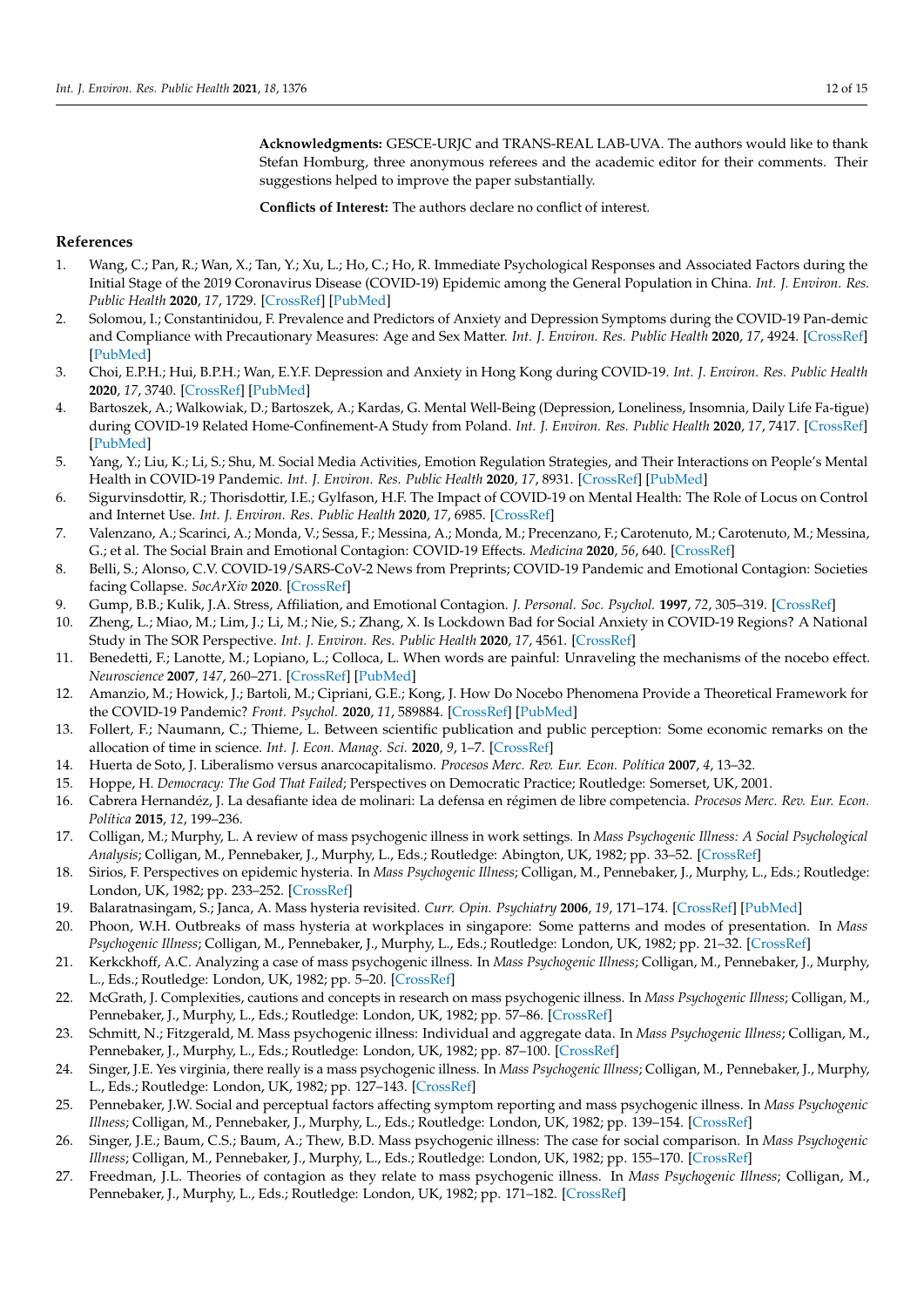- <span id="page-12-0"></span>28. Stahl, S.M. Illness as an emergent norm or doing what comes naturally. In *Mass Psychogenic Illness*; Colligan, M., Pennebaker, J., Murphy, L., Eds.; Routledge: London, UK, 1982; pp. 183–198. [\[CrossRef\]](http://doi.org/10.4324/9781315825694-19)
- <span id="page-12-1"></span>29. Kerckhoff, A. A social psychological view of mass psychogenic illness. In *Mass Psychogenic Illness*; Colligan, M., Pennebaker, J., Murphy, L., Eds.; Routledge: London, UK, 1982; pp. 199–216. [\[CrossRef\]](http://doi.org/10.4324/9781315825694-20)
- <span id="page-12-2"></span>30. Waller, J. The art of medicine: A forgotten plague: Making sense of dancing mania. *The Lancet* **2009**, *373*, 624–625. [\[CrossRef\]](http://doi.org/10.1016/S0140-6736(09)60386-X)
- <span id="page-12-3"></span>31. Starkey, M.L. *The Devil in Massachusetts, a Modern Inquiry into the Salem Witch Trials*; A. A. Knopf: New York, NY, USA, 1949.
- <span id="page-12-4"></span>32. Stahl, S.M.; Lebedun, M. Mystery Gas: An Analysis of Mass Hysteria. *J. Health Soc. Behav.* **1974**, *15*, 44–50. [\[CrossRef\]](http://doi.org/10.2307/2136925) [\[PubMed\]](http://www.ncbi.nlm.nih.gov/pubmed/4464323)
- 33. Tarafder, B.K.; Khan, M.A.I.; Islam, M.T.; Mahmud, S.A.A.; Sarker, M.H.K.; Faruq, I.; Miah, M.T.; Arafat, S.M.Y. Mass Psychogenic Illness: Demography and Symptom Profile of an Episode. *Psychiatry J.* **2016**, *2016*, 1–5. [\[CrossRef\]](http://doi.org/10.1155/2016/2810143)
- 34. Johnson, D.M. The "phantom anesthetist" of Mattoon: A field study of mass hysteria. *J. Abnorm. Soc. Psychol.* **1945**, *40*, 175–186. [\[CrossRef\]](http://doi.org/10.1037/h0062339)
- <span id="page-12-5"></span>35. Small, G.W.; Nicholi, A.M. Mass hysteria among schoolchildren. Early loss as a predisposing factor. *Arch. Gen. Psychiatry* **1982**, *39*, 721–724. [\[CrossRef\]](http://doi.org/10.1001/archpsyc.1982.04290060065013) [\[PubMed\]](http://www.ncbi.nlm.nih.gov/pubmed/7092505)
- <span id="page-12-6"></span>36. Lovgen, S. *Behind the 1938 Radio Show Panic of "War of the Worlds"*; National Geographic: Washington, DC, USA, 2005.
- <span id="page-12-7"></span>37. Boissoneault, L. How a Soap Opera Virus Felled Hundreds of Students in Portugal. Available online: [https://www.](https://www.smithsonianmag.com/history/how-soap-opera-virus-felled-hundreds-students-portugal-180962383/) [smithsonianmag.com/history/how-soap-opera-virus-felled-hundreds-students-portugal-180962383/](https://www.smithsonianmag.com/history/how-soap-opera-virus-felled-hundreds-students-portugal-180962383/) (accessed on 15 January 2021).
- <span id="page-12-8"></span>38. Flight From Dubai Carrying Dozens of Sick Passengers Was Quarantined in New York. Available online: [https://www.](https://www.buzzfeednews.com/article/carolinekee/sick-passengers-emirates-flight-dubai-nyc-quarantine) [buzzfeednews.com/article/carolinekee/sick-passengers-emirates-flight-dubai-nyc-quarantine](https://www.buzzfeednews.com/article/carolinekee/sick-passengers-emirates-flight-dubai-nyc-quarantine) (accessed on 15 January 2021).
- <span id="page-12-9"></span>39. Colloca, L. Nocebo effects can make you feel pain. *Science* **2017**, *358*, 44.
- <span id="page-12-10"></span>40. Berezow, A. The Man Who Overdosed on Placebo. Available online: [https://www.acsh.org/news/2018/04/23/man-who](https://www.acsh.org/news/2018/04/23/man-who-overdosed-placebo-12871)[overdosed-placebo-12871](https://www.acsh.org/news/2018/04/23/man-who-overdosed-placebo-12871) (accessed on 15 January 2021).
- <span id="page-12-11"></span>41. Coronavirus: Could Reading about the Pandemic Cause Harm? Available online: [https://theconversation.com/coronavirus](https://theconversation.com/coronavirus-could-reading-about-the-pandemic-cause-harm-135585)[could-reading-about-the-pandemic-cause-harm-135585](https://theconversation.com/coronavirus-could-reading-about-the-pandemic-cause-harm-135585) (accessed on 15 January 2021).
- <span id="page-12-12"></span>42. Gandal, K. Scaring Ourselves to Death. Available online: <https://www.aier.org/article/scaring-ourselves-to-death/?s=09> (accessed on 15 January 2021).
- <span id="page-12-13"></span>43. Lăzăroiu, G.; Horak, J.; Valaskova, K. Scaring Ourselves to Death in the Time of COVID-19: Pandemic Awareness, Virus Anxiety, and Contagious Fear. *Linguist. Philos. Investig.* **2020**, *19*, 114–120.
- <span id="page-12-14"></span>44. Bartholomew, R.E.; Victor, J.S. A Social-Psychological Theory of Collective Anxiety Attacks: The "Mad Gasser" Reexamined. *Sociol. Q.* **2004**, *45*, 229–248. [\[CrossRef\]](http://doi.org/10.1111/j.1533-8525.2004.tb00011.x)
- <span id="page-12-15"></span>45. Slovic, P. Perception of risk. *Science* **1987**, *236*, 280–285. [\[CrossRef\]](http://doi.org/10.1126/science.3563507) [\[PubMed\]](http://www.ncbi.nlm.nih.gov/pubmed/3563507)
- <span id="page-12-16"></span>46. Follert, F.; Daumann, F. Gefahrenwahrnehmung und Politische Entscheidungen. Available online: [http://wirtschaftlichefreiheit.](http://wirtschaftlichefreiheit.de/wordpress/?p=27031) [de/wordpress/?p=27031](http://wirtschaftlichefreiheit.de/wordpress/?p=27031) (accessed on 9 January 2021).
- <span id="page-12-17"></span>47. Madness. Available online: <https://lockdownsceptics.org/covid-madness-and-no-end/> (accessed on 15 January 2021).
- <span id="page-12-18"></span>48. Burke, T.; Berry, A.; Taylor, L.K.; Stafford, O.; Murphy, E.; Shevlin, M.; McHugh, L.; Carr, A. Increased Psychological Distress during COVID-19 and Quarantine in Ireland: A National Survey. *J. Clin. Med.* **2020**, *9*, 3481. [\[CrossRef\]](http://doi.org/10.3390/jcm9113481)
- <span id="page-12-19"></span>49. Czeisler, M.; Lane, R.I.; Petrosky, E.; Wiley, J.F.; Christensen, A.; Njai, R.; Weaver, M.D.; Robbins, R.; Facer-Childs, E.R.; Barger, L.K.; et al. Mental Health, Substance Use, and Suicidal Ideation During the COVID-19 Pandemic—United States, June 24–30, 2020. *MMWR Morb. Mortal. Wkly. Rep.* **2020**, *69*, 1049–1057. [\[CrossRef\]](http://doi.org/10.15585/mmwr.mm6932a1)
- <span id="page-12-20"></span>50. Pollard, M.S.; Tucker, J.S.; Green, H.D. Changes in Adult Alcohol Use and Consequences During the COVID-19 Pandemic in the US. *JAMA Netw. Open* **2020**, *3*, e2022942. [\[CrossRef\]](http://doi.org/10.1001/jamanetworkopen.2020.22942)
- <span id="page-12-21"></span>51. Ioannidis, J. Infection fatality rate of COVID-19 inferred from seroprevalence data. *Bull. World Health Organ.* **2021**, *99*, 19F–33F. [\[CrossRef\]](http://doi.org/10.2471/BLT.20.265892)
- <span id="page-12-22"></span>52. Centers for Disease and Control Prevention. Pandemic Planning Scenarios. 2020. Available online: [https://www.cdc.gov/](https://www.cdc.gov/coronavirus/2019-ncov/hcp/planning-scenarios.html) [coronavirus/2019-ncov/hcp/planning-scenarios.html](https://www.cdc.gov/coronavirus/2019-ncov/hcp/planning-scenarios.html) (accessed on 15 January 2021).
- <span id="page-12-23"></span>53. Worldometers. Coronavirus. Available online: [https://www.worldometers.info/coronavirus/?utm\\_campaign=homeADemocracy](https://www.worldometers.info/coronavirus/?utm_campaign=homeADemocracynow(2020)%20dvegas1?)now(20 [20\)%20dvegas1?](https://www.worldometers.info/coronavirus/?utm_campaign=homeADemocracynow(2020)%20dvegas1?) (accessed on 22 January 2021).
- <span id="page-12-24"></span>54. WHO´s Global Health Estimates. The Top 10 Cases of Death. 2020. Available online: [https://www.who.int/news-room/fact](https://www.who.int/news-room/fact-sheets/detail/the-top-10-causes-of-death)[sheets/detail/the-top-10-causes-of-death](https://www.who.int/news-room/fact-sheets/detail/the-top-10-causes-of-death) (accessed on 15 January 2021).
- <span id="page-12-25"></span>55. Rozin, P.; Royzman, E.B. Negativity Bias, Negativity Dominance, and Contagion. *Pers. Soc. Psychol. Rev.* **2001**, *5*, 296–320. [\[CrossRef\]](http://doi.org/10.1207/S15327957PSPR0504_2)
- <span id="page-12-26"></span>56. Shoemaker, P.J. Hardwired for News: Using Biological and Cultural Evolution to Explain the Surveillance Function. *J. Commun.* **1996**, *46*, 32–47. [\[CrossRef\]](http://doi.org/10.1111/j.1460-2466.1996.tb01487.x)
- <span id="page-12-27"></span>57. Mineka, S.; Kelly, K.A. *The Relationship between Anxiety, Lack of Control and Loss of Control*; John Wiley & Sons: Oxford, UK, 1989; pp. 163–191.
- <span id="page-12-28"></span>58. Bon, G.L. *The Crowd*; F. Unwin: London, UK, 1895.
- <span id="page-12-29"></span>59. Turner, R.H. Collective behavior. In *Handbook of Modern Sociology*; Faris, R.E.L., Ed.; Rand McNally: Chicago, IL, USA, 1964.
- <span id="page-12-30"></span>60. 10 Tools for Dealing with Mass Fear. Available online: [https://www.psychologytoday.com/us/blog/wander-woman/202003/1](https://www.psychologytoday.com/us/blog/wander-woman/202003/10-tools-dealing-mass-fear) [0-tools-dealing-mass-fear](https://www.psychologytoday.com/us/blog/wander-woman/202003/10-tools-dealing-mass-fear) (accessed on 15 January 2021).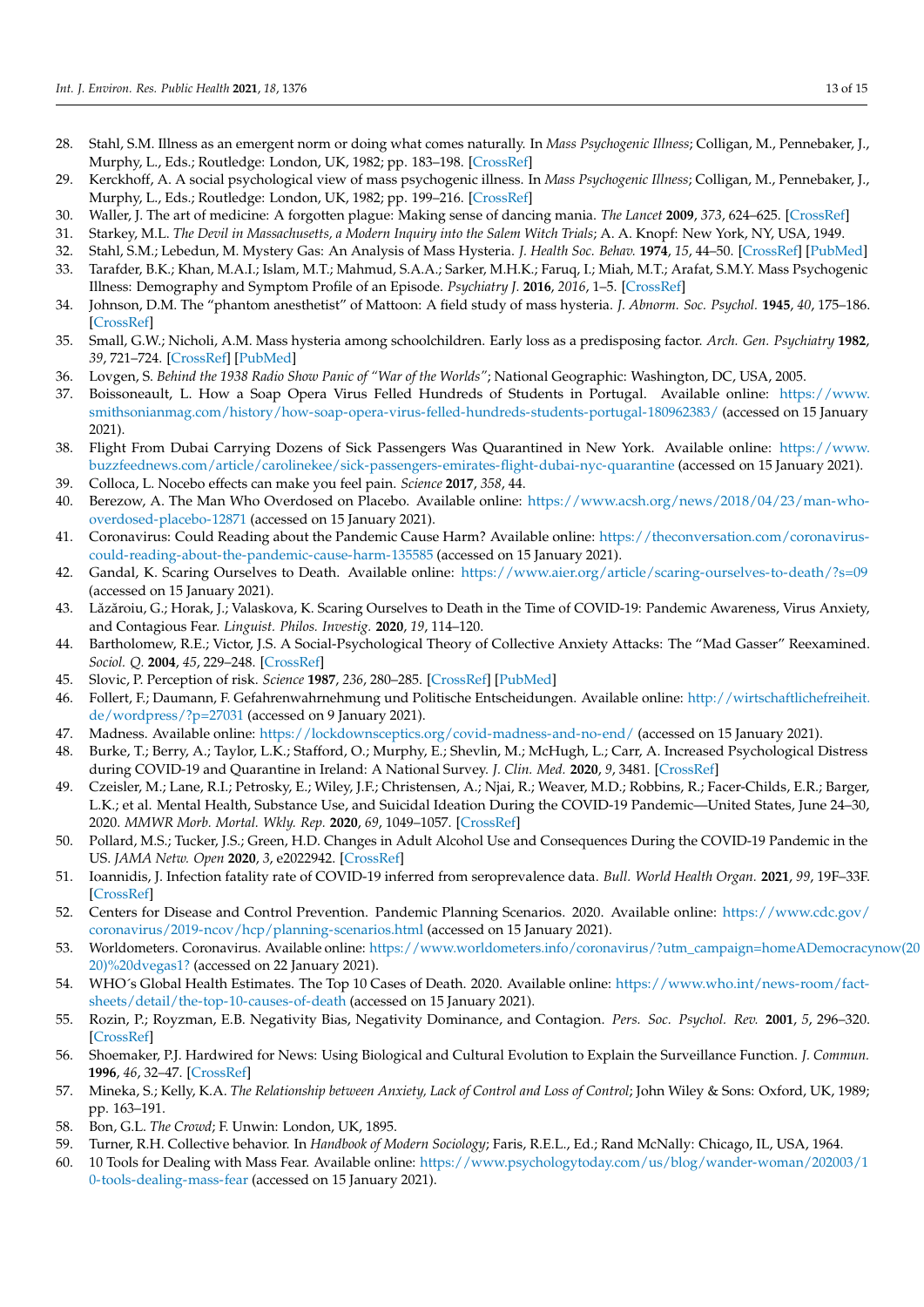- <span id="page-13-0"></span>61. Mises, L.V. *Liberalism: The Classic Tradition*; Foundation for Economic Education: New York, NY, USA, 2005.
- <span id="page-13-1"></span>62. Mises, L. *Human Action*; Ludwig von Mises Institute: Auburn, AL, USA, 1998.
- <span id="page-13-2"></span>63. Marquart, A.; Bagus, P. *Wir Schaffen das Alleine*; FBV: München, Germany, 2017.
- 64. Bagus, P. The Tragedy of the Euro. *Indep. Rev.* **2011**, *15*, 563–576.
- <span id="page-13-3"></span>65. Bagus, P. *The Tragedy of the Euro*; Terra Libertas: Eastbourne, UK, 2011.
- <span id="page-13-4"></span>66. Hayek, F.A. The meaning of competition. *Econ. J. Watch* **2016**, *13*, 359–372.
- <span id="page-13-5"></span>67. Hayek, F.A.V. *Der Wettbewerb als Entdeckungsverfahren*; Inst. für Weltwirtschaft: Kiel, Germany, 1968.
- <span id="page-13-6"></span>68. Olson, M. *Logic of Collective Action*; Harvard University Press: Cambridge, MA, USA, 2009.
- <span id="page-13-7"></span>69. Hayek, F.A. *Law, Legislation and Liberty*; Routledge: London, UK, 2012.
- <span id="page-13-8"></span>70. Hayek, F.A. *The Constitution of Liberty*; University of Chicago Press: London, UK, 2011; Volume 17.
- <span id="page-13-9"></span>71. Covid and Constitutional RoadKil. Available online: <https://www.vunela.com/10-tools-for-dealing-with-mass-fear/> (accessed on 15 January 2021).
- <span id="page-13-10"></span>72. Bagus, P. The Eurosystem. In *Institutions in Crisis*; Howden, D., Ed.; Elgar: London, UK, 2011; pp. 117–141.
- <span id="page-13-11"></span>73. Nozick, R. *Anarchy, State, and Utopia*; Basic Books: New York, USA, 2013.
- <span id="page-13-12"></span>74. Pietrabissa, G.; Simpson, S.G. Psychological Consequences of Social Isolation During COVID-19 Outbreak. *Front. Psychol.* **2020**, *11*. [\[CrossRef\]](http://doi.org/10.3389/fpsyg.2020.02201) [\[PubMed\]](http://www.ncbi.nlm.nih.gov/pubmed/33013572)
- <span id="page-13-13"></span>75. Kim, S.-W.; Su, K.-P. Using Psychoneuroimmunity against COVID-19. *Brain Behav. Immun.* **2020**, *87*, 4–5. [\[CrossRef\]](http://doi.org/10.1016/j.bbi.2020.03.025) [\[PubMed\]](http://www.ncbi.nlm.nih.gov/pubmed/32234338)
- <span id="page-13-14"></span>76. Book, J. The 'Rona Squeeze and a Swedish Hip-Hopper. Available online: [https://www.aier.org/article/the-rona-squeeze-and](https://www.aier.org/article/the-rona-squeeze-and-a-swedish-hip-hopper/)[a-swedish-hip-hopper/](https://www.aier.org/article/the-rona-squeeze-and-a-swedish-hip-hopper/) (accessed on 3 November 2020).
- <span id="page-13-15"></span>77. Rothbard, M. *Anatomy of the State*; Ludwig von Mises Institute: Auburn, AL, USA, 2009.
- <span id="page-13-16"></span>78. Janis, I.L. *Victims of Groupthink*; Houghton: Boston, MA, USA, 1972.
- <span id="page-13-17"></span>79. Chaudhry, R.; Dranitsaris, G.; Mubashir, T.; Bartoszko, J.; Riazi, S. A country level analysis measuring the impact of government actions, country preparedness and socioeconomic factors on COVID-19 mortality and related health outcomes. *EClinicalMedicine* **2020**, *25*, 100464. [\[CrossRef\]](http://doi.org/10.1016/j.eclinm.2020.100464)
- <span id="page-13-18"></span>80. Kuhbandner, C.; Homburg, S.; Walach, H.; Hockertz, S. Was Germany's Corona lockdown necessary? *Advance* **2020**, preprint.
- <span id="page-13-19"></span>81. Asch, S.E. *Effects of Group Pressure on the Modification and Distortion of Judgments*; Documents of Gestalt Psychology; University of California Press: Berkeley, CA, USA, 2020; pp. 222–236.
- <span id="page-13-20"></span>82. Szanto, T. Collaborative Irrationality, Akrasia, and Groupthink: Social Disruptions of Emotion Regulation. *Front. Psychol.* **2017**, *7*, 2002. [\[CrossRef\]](http://doi.org/10.3389/fpsyg.2016.02002)
- <span id="page-13-21"></span>83. Boss, L.P. Epidemic Hysteria: A Review of the Published Literature. *Epidemiol. Rev.* **1997**, *19*, 233–243. [\[CrossRef\]](http://doi.org/10.1093/oxfordjournals.epirev.a017955)
- <span id="page-13-22"></span>84. Huerta de Soto, J. El virus más letal. *Procesos Merc. Rev. Eur. Econ. Política* **2020**, *17*, 439–441.
- <span id="page-13-23"></span>85. News Media Incentives, Coverage of Government, and the Growth of Government. Available online: [https://www.jstor.org/](https://www.jstor.org/stable/24562196) [stable/24562196](https://www.jstor.org/stable/24562196) (accessed on 15 January 2021).
- <span id="page-13-24"></span>86. Sheares, G.; Miklencicova, R.; Grupac, M. The Viral Power of Fake News: Subjective Social Insecurity, COVID-19 Damaging Misinformation, and Baseless Conspiracy Theories. *Linguist. Philos. Investig.* **2020**, *19*, 121–127.
- <span id="page-13-25"></span>87. Dong, M.; Zheng, J. Letter to the editor: Headline stress disorder caused by Netnews during the outbreak of COVID-19. Health expectations. *Int. J. Public Particip. Health Care Health Policy* **2020**, *23*, 259–260. [\[CrossRef\]](http://doi.org/10.1111/hex.13055) [\[PubMed\]](http://www.ncbi.nlm.nih.gov/pubmed/32227627)
- <span id="page-13-26"></span>88. Stosny, S. Overcoming Headline Stress Disorder. Available online: [https://www.psychologytoday.com/us/blog/anger-in-the](https://www.psychologytoday.com/us/blog/anger-in-the-age-entitlement/201703/overcoming-headline-stress-disorder)[age-entitlement/201703/overcoming-headline-stress-disorder](https://www.psychologytoday.com/us/blog/anger-in-the-age-entitlement/201703/overcoming-headline-stress-disorder) (accessed on 20 January 2021).
- <span id="page-13-27"></span>89. Sahu, M.K.; S'ingh, S.; Singh, L.K. Role of Media in Outcome of Mass Hysteria: A Comparative Study. *Int. J. Res. Health Sci.* **2015**, *3*, 457–459.
- <span id="page-13-28"></span>90. Keles, B.; McCrae, N.; Grealish, A. A systematic review: The influence of social media on depression, anxiety and psychological distress in adolescents. *Int. J. Adolesc. Youth* **2019**, *25*, 79–93. [\[CrossRef\]](http://doi.org/10.1080/02673843.2019.1590851)
- <span id="page-13-29"></span>91. Rosenthal, E. It's Time to Scare People About Covid. Available online: <https://search.proquest.com/docview/2467540072> (accessed on 20 January 2021).
- <span id="page-13-30"></span>92. Sacerdote, B.; Sehgal, R.; Cook, M. *Why Is All COVID-19 News Bad News?* NBER: Cambridge, MA, USA, 2020. [\[CrossRef\]](http://doi.org/10.3386/w28110)
- <span id="page-13-31"></span>93. YouTube Will Take Down Misinformation about COVID-19 Vaccinations. Available online: [https://mashable.com/article/](https://mashable.com/article/youtube-coronavirus-vaccine-misinformation-ban/) [youtube-coronavirus-vaccine-misinformation-ban/](https://mashable.com/article/youtube-coronavirus-vaccine-misinformation-ban/) (accessed on 20 January 2021).
- <span id="page-13-32"></span>94. The Decimal Point that Blew Up the World. Available online: [https://www.aier.org/article/the-decimal-point-that-blew-up-the](https://www.aier.org/article/the-decimal-point-that-blew-up-the-world/)[world/](https://www.aier.org/article/the-decimal-point-that-blew-up-the-world/) (accessed on 20 January 2021).
- <span id="page-13-33"></span>95. Brown, R.B. Public Health Lessons Learned From Biases in Coronavirus Mortality Overestimation. *Disaster Med. Public Health Prep.* **2020**, *14*, 364–371. [\[CrossRef\]](http://doi.org/10.1017/dmp.2020.298)
- <span id="page-13-34"></span>96. Huerta de Soto, J. Anarchy, God, and Pope Francis. *Procesos Merc.* **2018**, *15*, 337–349.
- <span id="page-13-35"></span>97. Iverach, L.; Menzies, R.G.; Menzies, R.E. Death anxiety and its role in psychopathology: Reviewing the status of a transdiag-nostic construct. *Clin. Psychol. Rev.* **2014**, *34*, 580–593. [\[CrossRef\]](http://doi.org/10.1016/j.cpr.2014.09.002)
- <span id="page-13-36"></span>98. Kuehnelt-Leddihn, E.V. *The Menace of the Herd or Procrustes at Large*; Bruce: Milwaukee, WI, USA, 1943.
- <span id="page-13-37"></span>99. Gill, A.; Lundsgaarde, E. State Welfare Spending and Religiosity. *Ration. Soc.* **2004**, *16*, 399–436. [\[CrossRef\]](http://doi.org/10.1177/1043463104046694)
- <span id="page-13-38"></span>100. Green, M.; Elliott, M. Religion, Health, and Psychological Well-Being. *J. Relig. Health* **2009**, *49*, 149–163. [\[CrossRef\]](http://doi.org/10.1007/s10943-009-9242-1)